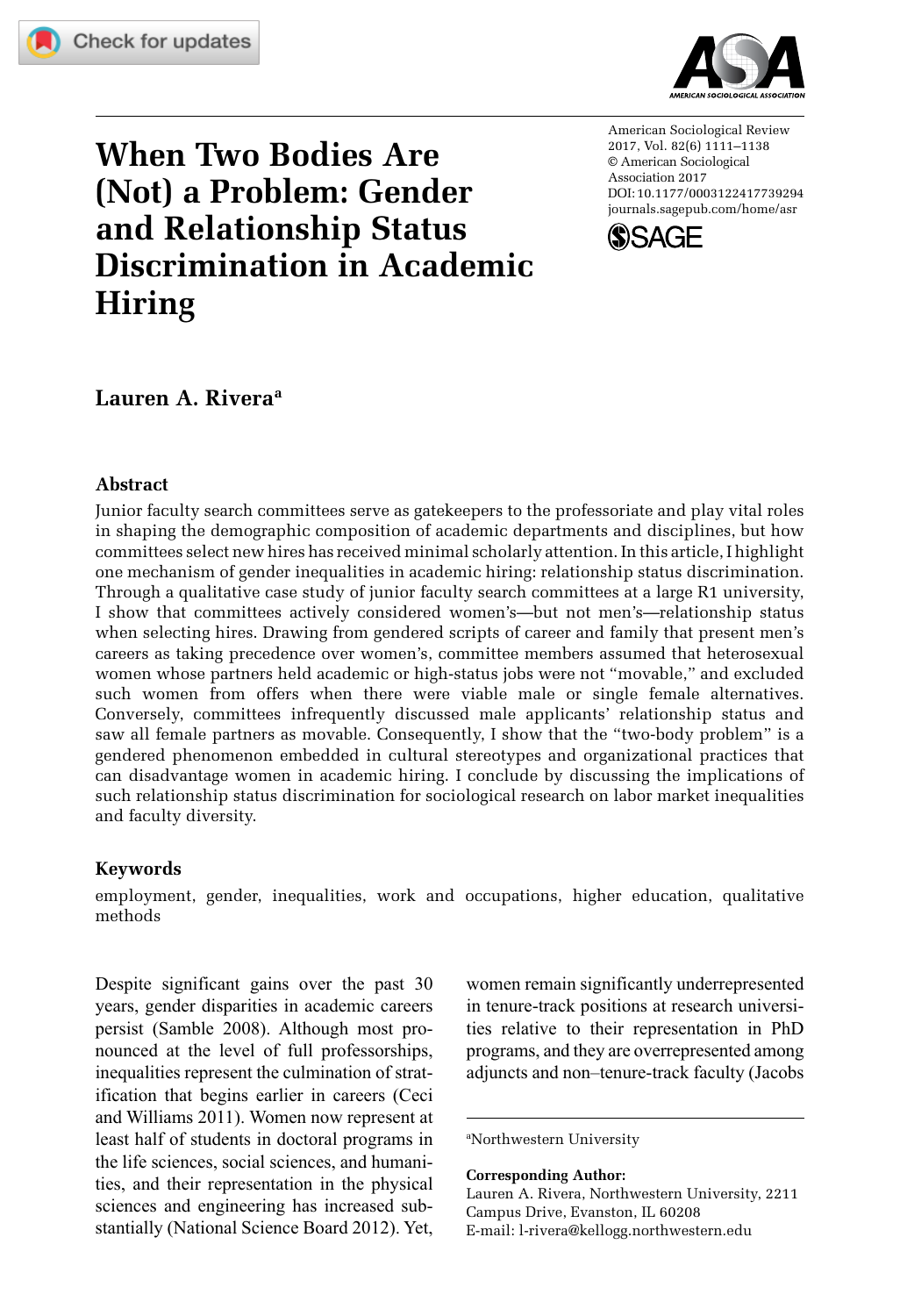and Winslow 2004). This is true in traditionally masculine fields and fields where women comprise the majority of doctoral students (Rudd et al. 2008).

Existing research on the mechanisms that drive these inequalities tends to focus on what happens to women in graduate school or once on the tenure track. Scholars have shown that male and female students receive differential access to mentoring, publication opportunities, social support, equipment, and role models while in graduate programs (see Moss-Racusin et al. 2012; Thébaud and Taylor 2015; Van Anders 2004). Advisors may also display bias against female graduate students, perceiving them to be less committed to academic careers than their male peers, even when no attitudinal or behavioral differences exist (Ellemers et al. 2004). Moreover, women may selfselect out of academic careers due to hostile disciplinary cultures or concerns about worklife quality (Ceci and Williams 2011; Ecklund and Lincoln 2016; Mason, Goulden, and Frasch 2009). All of this may lead to a leaky pipeline into—and out of—academic careers. Nevertheless, those who do enter tenure-track roles continue to face significant gender disparities in rates of pay, promotion, and tenure in many fields (see Aguirre 2000; Barbezat and Hughes 2006; Perna 2006).

The process of hiring for tenure-track jobs, however, remains a missing link in understanding the persistence of gender inequalities in academic careers. Junior faculty hiring committees are gatekeepers to the tenure track; entering the professoriate is contingent upon a favorable recommendation by a hiring committee. Decisions made by these groups affect not only individuals' careers but also the demographic composition of departments, disciplines, and universities. Despite their intellectual and social significance, surprisingly little research examines the inner workings of search committees. Perhaps due to access restrictions, studies of faculty hiring are primarily survey- or experiment-based and focus on documenting unequal outcomes. Research shows, for example, that faculty evaluate the same CV more favorably when they believe the candidate is male rather than female (e.g., Moss-Racusin et al. 2012; Steinpreis, Anders, and Ritzke 1999). To fully understand the mechanisms underlying gender inequalities in faculty hiring, it is also necessary to analyze the evaluation *process* specifically, how committees collectively evaluate merit and make hiring decisions. Drawing from a qualitative case study of junior faculty hiring committees, this study begins to open up the black box of academic hiring. In this article, I focus on one important but understudied source of gender bias in academic hiring: relationship status discrimination.

## **The Two-Body Problem**

Given the increased representation of women in graduate programs and growing educational homogamy (Schwartz and Mare 2005), doctorate-holders often have academic or professional spouses or long-term romantic partners (Schiebinger, Henderson, and Gilmartin 2008). When one or both partners in a relationship try to land tenure-track jobs, they often encounter what is known as the "two-body problem." In recent decades, the combination of declines in the number of tenure-track faculty positions with growing graduate school enrollments has produced a highly competitive academic labor market (American Association of University Professors 2015). It can be difficult to find one—let alone two—full-time academic jobs in the same university or geographic area. Moreover, the isolated geographic locations of some universities can limit the availability of nearby nonacademic job opportunities.

The two-body problem has the potential to adversely affect academics' careers and overall well-being. Individuals may take lower paying or less secure jobs, or self-select out of tenure-track jobs (or academic careers entirely) to co-locate with their partners or families (Mason et al. 2009). Others may opt for long-distance relationships, which in the long run can contribute to added stress and expenses through travel costs and maintaining two households; it can also complicate having children, for those who desire to do so (see Wilson 2002).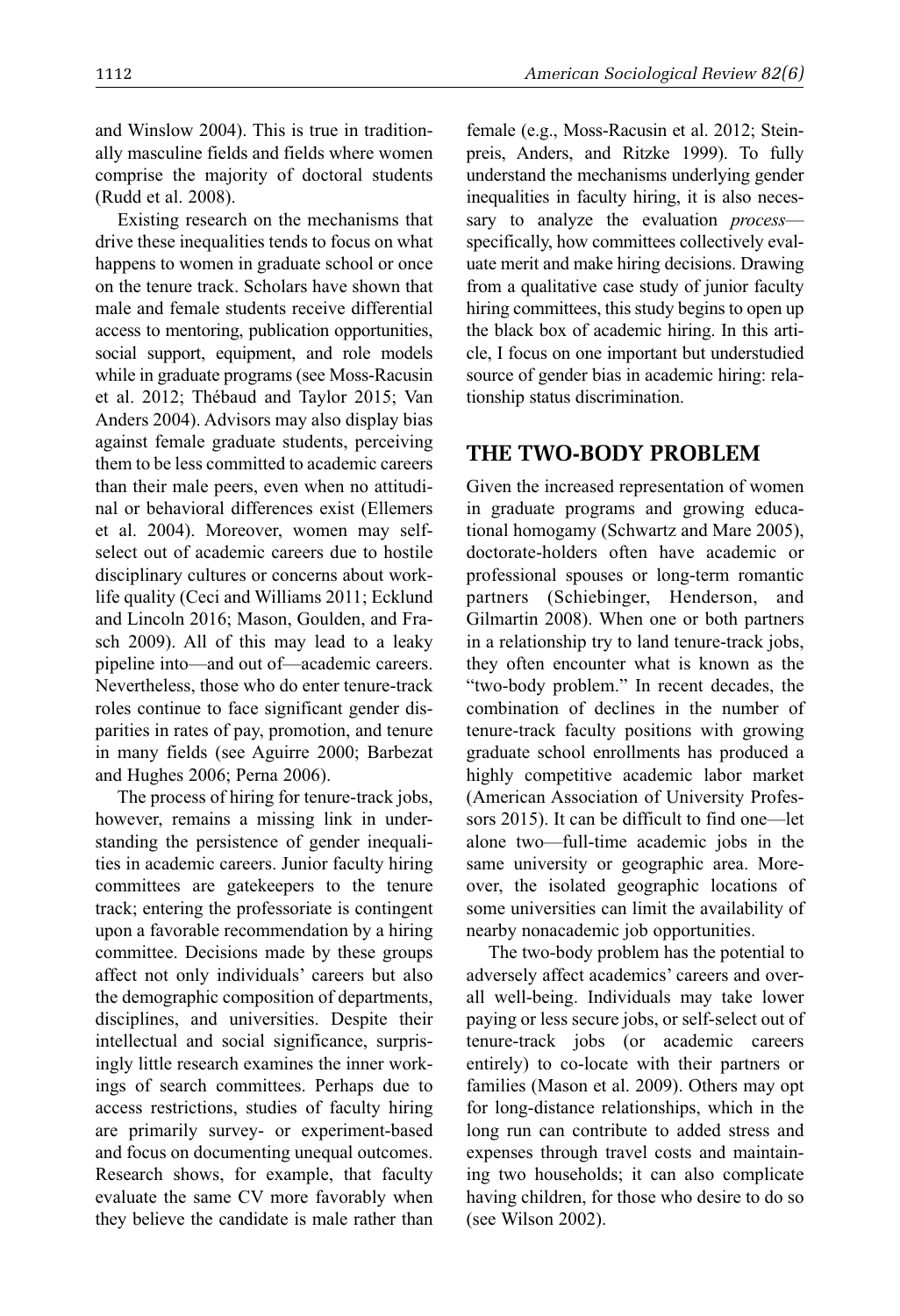Existing narratives of the two-body problem typically portray it as stemming from the structure of the academic labor market and the personal romantic and career choices that individuals make. However, in this article, I demonstrate that the two-body problem is also a gendered phenomenon embedded in cultural stereotypes and organizational practices. Drawing from a qualitative case study of junior faculty searches at a large R1 university, I show that hiring committees used information about candidates' relationship status to rank candidates and make final hiring decisions. However, the way they did so varied markedly by applicant gender. Committees penalized heterosexual female—but not heterosexual male—applicants who had partners working in academia or in highstatus professional jobs. Drawing from highly gendered scripts of career and family that present men's careers as taking precedence over women's, committee members believed that partnered women were less likely to accept job offers when a geographic move was involved. They excluded partnered women from offers when there were viable male or single female alternatives.

# **Gender Biases in Academic Hiring**

Most contemporary research on gender discrimination in hiring focuses on gendered assessments of competence. In line with descriptive stereotypes depicting men as better at most things than women (Berger et al. 1977; Fiske et al. 2002), people tend to evaluate male applicants as more able and hirable than equivalent female applicants (for reviews, see Foschi, Lai, and Sigerson 1994; Heilman 2001). Academics are not immune to such biases (Wenneras and Wold 1997). In many academic disciplines, faculty evaluate male job applicants more favorably than females with identical CVs (Moss-Racusin et al. 2012; Steinpreis et al. 1999).<sup>1</sup>

Above and beyond such tendencies, prescriptive gender stereotypes—which mandate women not only are but also *should be* warm, communal, and other-oriented rather than assertive, independent, and achievementoriented—can further disadvantage women (Eagly and Karau 2002). These stereotypes affect which qualities individuals attune to when evaluating job applicants. For example, when writing recommendation letters for graduate students, faculty tend to focus more on women's personal qualities, such as whether they are "nice," "warm," or would "make a good colleague," whereas they tend to focus more on men's scholarly accomplishments and ambitions (Madera, Hebl, and Martin 2009; Trix and Psenka 2003).<sup>2</sup> Additionally, consistent with broader cultural schema depicting women as more devoted to family and social relationships than to intense careers (Blair-Loy 2003; Williams 2001), faculty tend to perceive female doctoral students as being less committed to scholarship and academic careers than males. This is the case even when no meaningful attitudinal or behavioral gender differences between students exist (Ellemers et al. 2004). These distorted perceptions can bias the evaluations made by hiring committees (Madera et al. 2009).

Female job applicants face a double bind: they are viewed as less competent and committed to careers than men, yet they are penalized for assertive, achievement-directed, or career-oriented behavior that violates prescriptive gender stereotypes (Eagly and Carli 2007). Nonfaculty studies of job interviews, for example, show that the exact same achievement-oriented behaviors, such as discussing one's accomplishments, are interpreted favorably for men but negatively for women and can result in significant backlash against assertive, high-achieving women (Rudman 1998). In summary, gender stereotypes create a situation in which female job applicants are often evaluated differently and more negatively—than equivalent male applicants, which can contribute to demonstrated gender inequalities in hiring in academic careers and beyond.

#### *Parenthood Penalties and Premiums*

Inequalities related to stereotypes of competence and commitment can be compounded by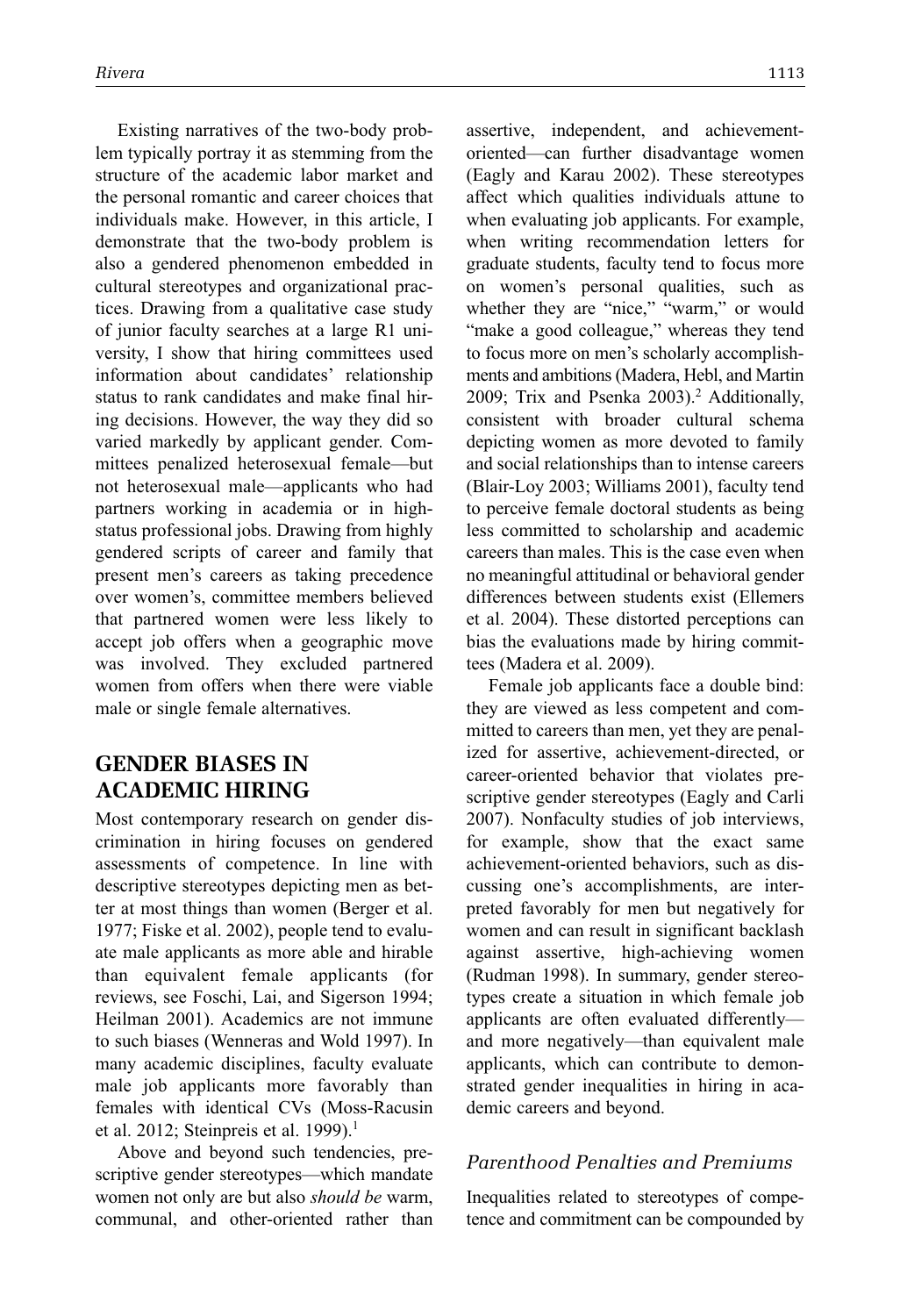biases related to major life transitions and traditional family expectations for men and women (Ridgeway and Correll 2004). A substantial literature investigates the "motherhood penalty" in careers. People rate mothers and pregnant women as less competent, committed, and dependable than nonmothers with identical qualifications (e.g., Cuddy, Fiske, and Glick 2008; Halpert, Wilson, and Hickman 1993; Williams 2005). Moreover, employers are less likely to hire or promote mothers compared to otherwise equivalent nonmothers; when they do, they pay mothers significantly less than nonmothers for doing the exact same job (Correll, Benard, and Paik 2007). Fathers typically do not experience such penalties, and in some cases they may receive evaluative boosts or elevated pay (Anderson, Binder, and Krause 2002; Budig and England 2001; Rodgers and Stratton 2010).<sup>3</sup>

# *Relationship Status Discrimination*

Although biases related to parenthood have received more scholarly attention, relationship status itself may contribute to gender inequalities in careers. For example, although marriage significantly enhances men's pay and perceptions of their promotability—perhaps because it fosters images of increased stability or reinforces a breadwinner ideal—it typically does not result in the same benefits for women.<sup>4,5</sup> As Petersen and colleagues (2014) argue, such differences are partially attributable to occupational sorting. Married men are more likely to be sorted into positions offering higher levels of pay or prestige than are married women. Likewise, within academia, married men are significantly more likely than married women to hold tenuretrack positions (Rudd et al. 2008). Such sorting may be due to self-selection, in which married female PhD-holders choose to exit the tenure-track job market or take jobs that are lower-status or lower paying, or that offer greater flexibility or a more supportive work environment (Ceci and Williams 2011; Mason et al. 2009; Van Anders 2004).

However, an additional mechanism may be at play: employers may discriminate against married or otherwise partnered women in employment (Petersen et al. 2014). Stories of employers actively discriminating against married women in the 1960s and 1970s abound, but there has been minimal contemporary research on relationship status discrimination. Given that the ideal worker (Acker 1990) in many professions—including academia and science—is fully devoted to work (Bailyn 2003; Blair-Loy 2003; Ecklund and Lincoln 2016), employers may view involvement in a serious relationship as a commitment that detracts from or is incompatible with total dedication to the job.6

Yet, there are several reasons to believe that employers may view partnered women and men differently. First, given that partnered women, even those who work full-time, still shoulder the bulk of domestic responsibilities at home (Bureau of Labor Statistics 2016), employers may interpret the presence of a partner as a greater threat to women's productivity than men's. Second, over the past 40 years, dual-career couples—in which both individuals work full-time—have become increasingly common (Pew Charitable Trusts 2015). In academia, women are more likely than men to partner with individuals who work full-time, which increases their likelihood of being part of a dual-career couple (Jacobs 2004). At times, dual-career couples may experience competing work demands, such as conflicting schedules, travel requirements, or geographic moves that require flexibility, accommodation, or compromise. Employers may assume that, when faced with such dilemmas, women are more likely to make career concessions or prioritize their partner's career. Such assumptions may stem from societal stereotypes depicting women as more communal and relationshiporiented than men (Eagly and Carli 2007), opinions that men's careers do or *should* take precedence (Potucheck 1997), or direct personal experience. As a result, employers may rate partnered women less favorably due to perceptions of decreased work devotion.

Finally, the presence of a long-term partner may trigger stereotypes related to motherhood, even when women do not have (or even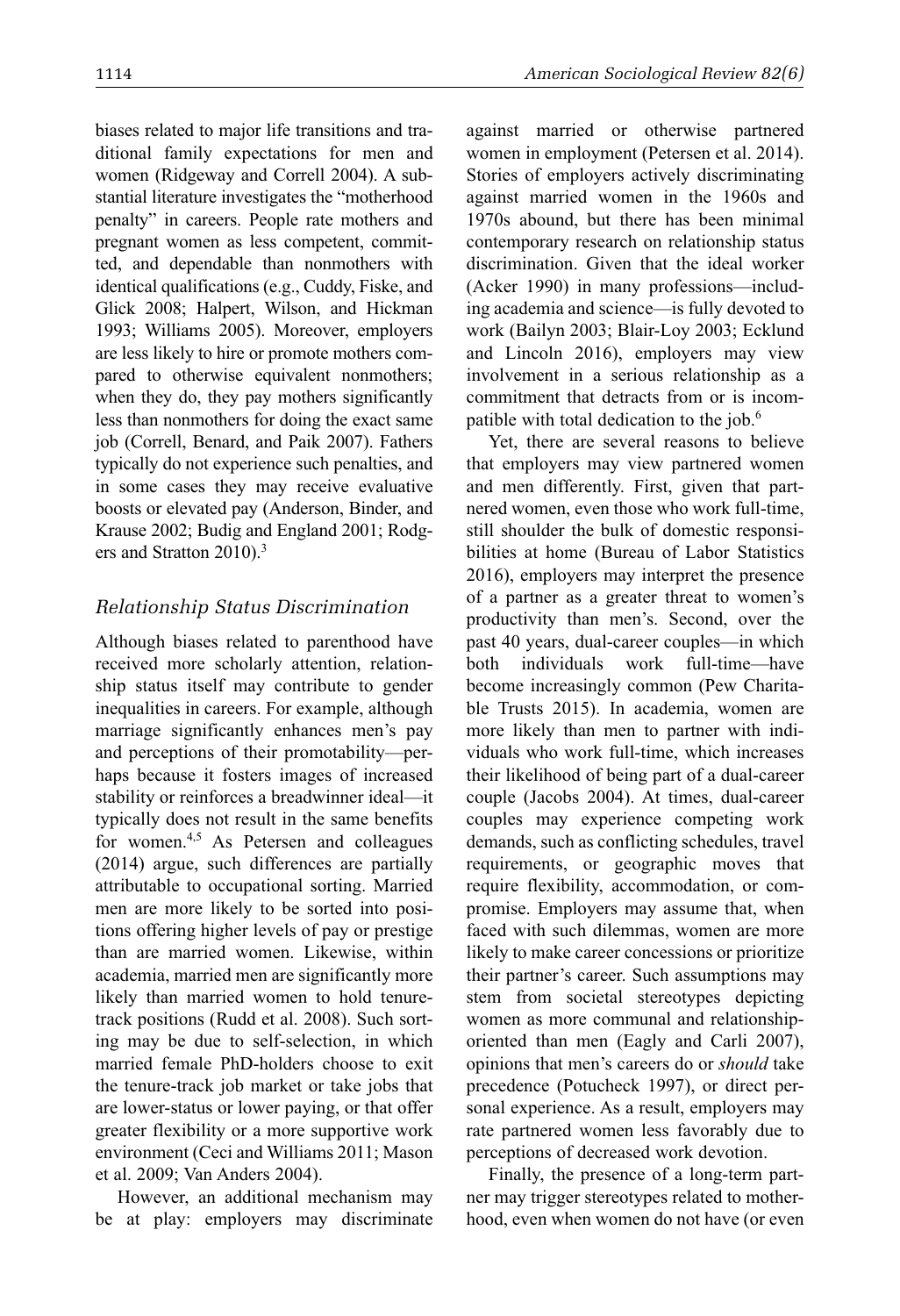plan to have) children. Indeed, recent research suggests that faculty and doctoral students view female PhD students of childbearing age, regardless of their parenthood status or plans, as *potential* mothers and regard them as less competent, committed, and careeroriented than male students (Thébaud and Taylor 2015; for similar patterns outside academia, see Turco 2010). Consequently, it is possible that having a spouse or long-term partner could make the possibility of motherhood—and the negative stereotypes associated with it—more real or salient in the eyes of employers.

#### *Relationship Status Discrimination and the Two-Body Problem*

Relationship status discrimination is highly relevant to the two-body problem in academia. As noted previously, in addition to being a highly competitive labor market, academic jobs are often geographically dispersed, and applicants often apply to positions outside their current place of residence. Moreover, universities and colleges have limited numbers of tenure-track jobs they can fill; finding an additional academic job for a partner at the same or a nearby institution can be challenging. In more remote locations, nonacademic jobs also may be limited. These factors can potentially create a situation—or perception thereof—in which one partner needs to make a career-related accommodation or sacrifice in order for a candidate to accept a given job offer.

Existing discussions of the two-body problem focus on supply-side contributors, such as structural constraints and how couples respond to them, but demand-side factors may also be at play. Faculty hiring committees may actively consider applicants' relationship status when making hiring decisions. Hiring committees may seek to avoid the two-body problem altogether by refusing to hire applicants—of any sex—whom they know to be partnered with another academic or full-time working professional, in favor of candidates whom they perceive as more flexible. Yet, given the research on gender

stereotypes and gendered evaluations reviewed previously, it is likely that hiring committees may interpret the presence of a "second body" differently for men and women. For example, they may assume that partnered women are (or should be) more likely to put their partner's careers before their own. As a result, they may perceive partnered women as more constrained geographically and less committed or desirable employees than partnered men or single applicants of any sex. Despite the fact that discussions of whether female job applicants should disclose or hide the existence of a partner to hiring committees are commonplace in online and in-person academic career forums,<sup>7</sup> to the best of my knowledge, no studies have examined how academic search committees handle information about applicants' relationship status in hiring.

Through a qualitative case study of hiring committees at a large R1 university, I show how these groups gather, interpret, and use information about applicants' relationship status in the hiring process and how the ways they do so differ by applicant sex. Perhaps surprisingly, given its questionable legality, committee members assumed female (but not male) applicants' relationship status was a legitimate, job-relevant characteristic.8 To them, it signaled whether a woman was likely to accept a job offer. They penalized partnered heterosexual women—even the very top performers—in final hiring evaluations if their spouses were academics or professionals with high-status jobs, due to committees' own assumptions that such male partners were not "portable" or "movable." By contrast, committees infrequently discussed the relationship status of shortlisted male applicants. When they did, members considered all female partners to be portable, irrespective of their employment status or occupation. In summary, two bodies were seen as an organizational problem and legitimate basis of rejection for female job candidates, but a recruitment issue to be solved *after* an offer was given to males. As such, the two-body problem is a gendered one that can disadvantage women in obtaining tenure-track jobs.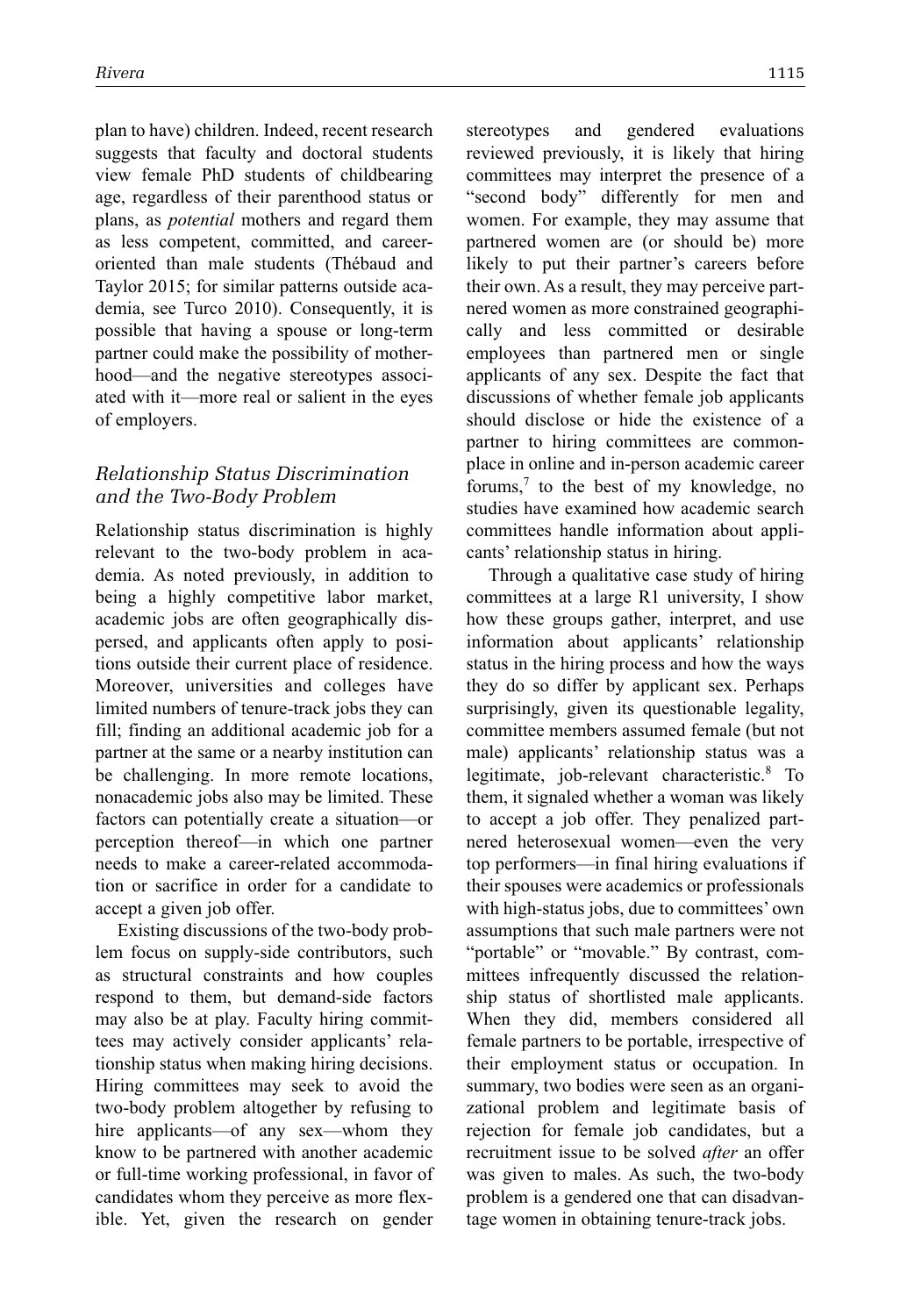## **Methods**

#### *Empirical Case: Metropolitan University*

I conducted a qualitative case study of three hiring committees at a large R1 university during a single academic year. Case-based qualitative methods are particularly suited for analyzing questions of how and why about complex processes that unravel over time (Yin 2003), such as how hiring committees perform the complicated task of selecting new hires. Moreover, although they constrain generalizability, small-*N* observational studies are appropriate for revealing previously unknown, understudied, hidden, or illicit social phenomena (Glaser and Strauss 1967; Lofland and Lofland 1995; Small 2009). Studying one university also has the advantage of holding the hiring context constant. This includes structural factors relevant to dual-academic careers, such as geography and university policies regarding partner accommodations.

I refer to this university by the pseudonym Metropolitan University, or Met for short. Met is a prestigious R1 university located within a large metropolitan area, where the local labor market has high industry diversity. Marital status discrimination is against university policy and is illegal in Met's state. Within the university, I studied three committees—one humanities, one social science, and one natural science—that undertook junior faculty searches simultaneously. The committees I observed each were composed of four to six individuals, but committees differed in their gender composition. Women were most represented in the natural science search, where they made up half the committee, and least represented in the social science search, where there was only one woman. Because I studied only three committees, the article privileges depth of information over breadth and generalizability of findings.

The representation of women among tenureline faculty at Met is comparable to peer institutions, around 30 percent, but several features of my sample make gender or relationship status discrimination especially likely. First, Met is a private institution with few formal reporting requirements. Second, the university lacks a formal dual-career or partner-hiring policy; cases are handled on a discretionary basis. Third, Met does not provide or require search committee training, nor does it explicitly instruct committees about federal or state anti-discrimination laws. Fourth, evaluation is unstructured and subjective; Met does not require or provide search committees with evaluative rubrics, and departments have near complete discretion in choosing how to assess and select candidates.<sup>9</sup> Prior research suggests discrimination is more likely to occur under such conditions (e.g., Reskin and McBrier 2000; Ridgeway 2011; Uhlmann and Cohen 2005). Finally, the departments I studied are located in maledominated disciplines. Combined, these factors make my sample a "most likely" case (see Eckstein 1975) when it comes to gender and relationship status discrimination. If this type of discrimination occurs in academic hiring, we would expect to observe it at a university like Met.

I secured access to these committees in accordance with Met administrators and the heads of each search committee and department chairs. Participation was voluntary. All letters and sciences committees conducting searches during the time in question were asked if they were interested in participating in a research study aimed at understanding the workings of search committees, with the intent to develop both research and best practices. Of the six committees contacted, three declined: one due to concerns about confidentiality, one due to the timing of its search, and the other due to concerns that observation could influence the direction of results.

## *Data Collection*

I observed all committee meetings held throughout each search in a single academic year. Direct observation is an especially appropriate research method for studying the work of junior faculty hiring committees for several reasons. First, although interviews can be valuable tools for tapping the subjective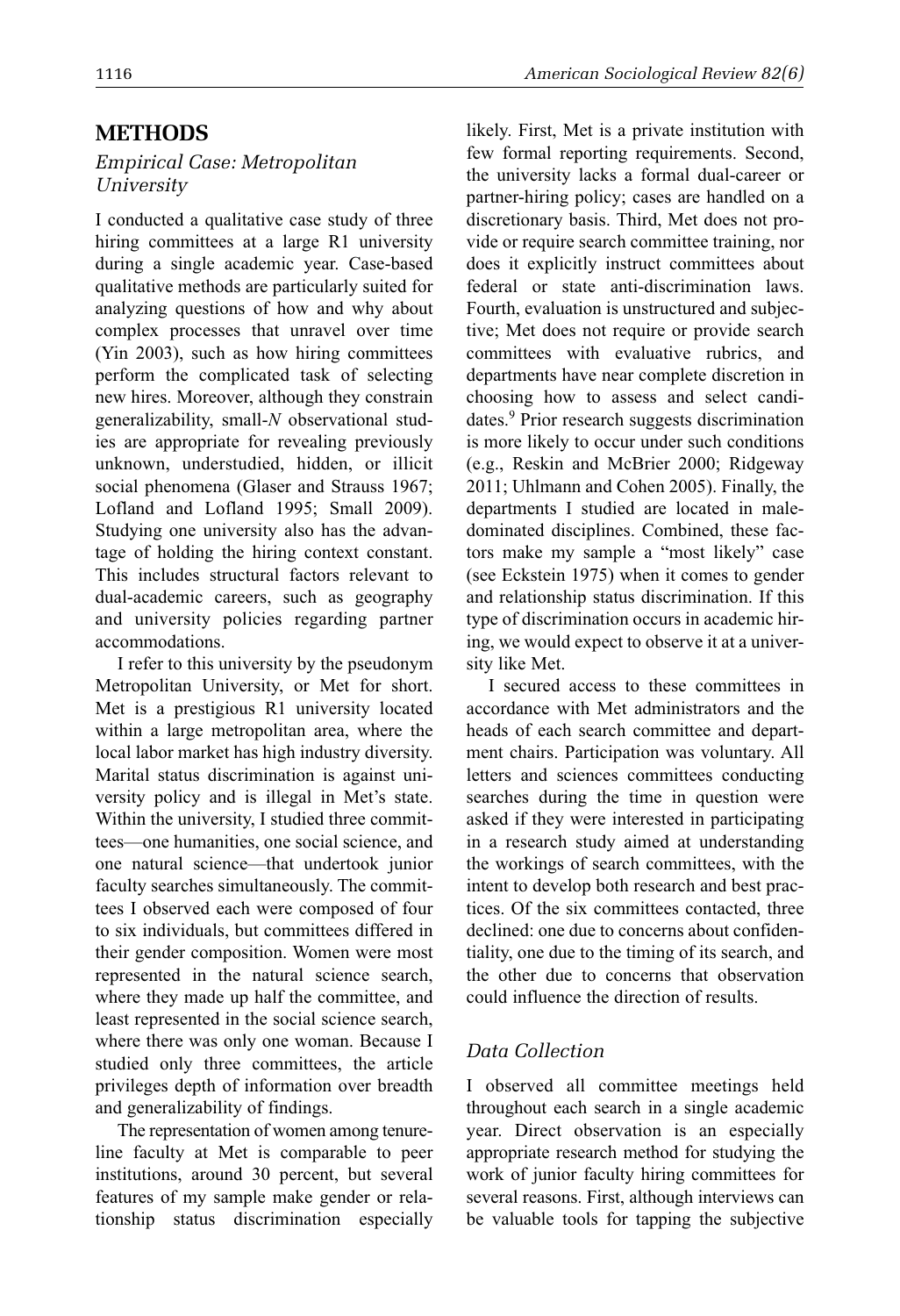dimensions of job candidate evaluation (Neckerman and Kirschenman 1991; Rivera 2012), employers do not necessarily do what they say, particularly regarding sensitive topics like discrimination (Pager and Quillian 2005). Second, hiring decisions in academic departments are usually not made by a lone hiring manager or interviewer. Rather, decisions are made collectively by hiring committees or departments in the course of oral group deliberations. Consequently, direct observation of how committees go about the complex task of reaching consensus about applicants is especially important for accurately capturing how decisions are made.

Committee meetings took place in person and on the phone. My participation was limited to formal communications between members; I was not privy to private discussions in hallways, emails, or behind the closed doors of individual faculty offices unless a member explicitly decided to include me. Additionally, institutional review board restrictions prevented me from accessing candidates' applications due to concerns surrounding educational privacy laws. Given the sensitive nature of the topic, I replaced all proper names with pseudonyms and obscured minor details about the university and the committees to protect the school, its employees, and its job applicants. All committee members knew me as a sociologist observing hiring practices for the dual purposes of research and formulating best practices on behalf of Met's administrators. During meetings, I took detailed notes in real time, taking great effort to capture participants' language and tone as accurately as possible.

#### *Data Analysis*

I coded field notes for processes of candidate evaluation. I developed coding categories inductively and refined them in tandem with data analysis (Charmaz 2001; Miles and Huberman 1994). In primary coding rounds, I coded transcripts line by line, paying particular attention to mentions of *any* criterion or mechanism that participants used to evaluate candidates. In inductive fashion, I did not set out to analyze relationship status. I entered the field with a broad interest in how academic hiring committees evaluate job applicants. However, when sitting in on meetings, the issue of relationship status was a striking theme in terms of both frequency and legality. I developed secondary codes to tap the various ways members gathered, interpreted, and used information about relationship status when evaluating candidates, and how these varied by applicant and evaluator gender. I then quantified and compared code frequencies using the data analysis software ATLAS-ti. I present my results chronologically, discussing how committees determined interview invitations before turning to how they made job offers.

### **Results**

#### *Determining Interview Invitations*

There were strong commonalities across disciplines in how committees approached application review. Early discussions of evaluative procedures centered almost exclusively on the logistics of application management, including how many committee members should evaluate a given application packet, how candidates should be divided among committee members, and when to set deadlines. Perhaps surprisingly, none of the committees I observed explicitly discussed which criteria should be used to evaluate merit, how to evaluate quality within a given domain (e.g., research, teaching), or how to weigh the various pieces of information received (e.g., publication history, writing samples, recommendation letters) prior to application review.10 Rather, this was left to the discretion of individual faculty, who reached holistic evaluations based on their subjective impressions of an applicant and their personal definition of what constituted a good candidate. Likewise, none of the committees had a standard scoring system that all members used; some members force-ranked their top three to five applicants, others assigned points based on a one-to-five scale, and others scribbled down names of exceptionally good or bad candidates on a piece of paper without further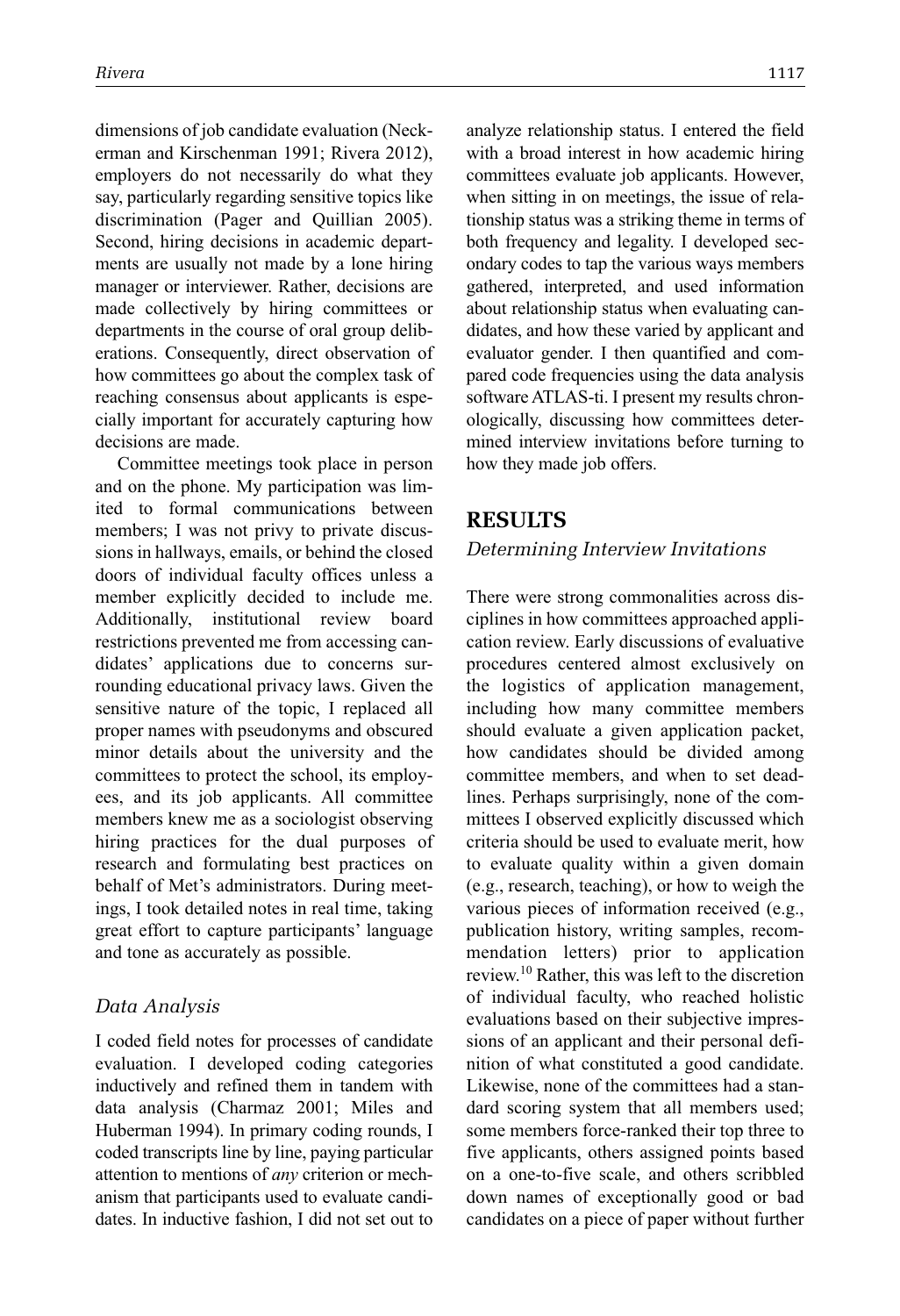justification. Additionally, across the three committees, each group determined interview invitations not through averaging the scores given to applicants or counting the number of members who rated them as a "top" candidate, but through unstructured oral deliberations in which they discussed the merits and drawbacks of each member's top applicants.

Based on group discussion, committees created a "long list" of approximately 15 to 30 applicants believed to be the most promising in the pool. To identify these individuals, committees most frequently used the status and personal reputations of advisors, followed by the prestige of candidates' educational credentials. They also performed an initial screen on research quality. Committees differed in how they ascertained the latter. In the natural and social sciences, where reading full writing samples was uncommon, committees most often used the number of written publications, followed by the prestige of the publication outlet. Members of the humanities committee also valued publications, but they placed substantially less emphasis on them. In this discipline, books rather than articles are the norm, making publications less common among doctoral students and recent PhDs. Instead, these committee members read one short writing sample (e.g., dissertation or book chapter) per applicant, and focused on whether they perceived the ideas contained in these documents to be interesting, important, or novel.

To determine which long-listed candidates to interview, committees engaged in further discussion of applicants' research. Because few faculty in the natural and social sciences read candidates' full papers, these members relied primarily on research descriptions provided in applicants' recommendation letters, research statements, and paper abstracts; talk centered on the topic, data sources, or main findings of publications. In the humanities committee, where members read the full dissertations of long-listed candidates, discussions of research were more extensive and included debate about the quality of argumentation, evidence, and writing. Across committees, and similar to Lamont's (2009) work on academic funding panels, members prized work they perceived as (in order of frequency) interesting, novel, and intellectually or socially significant. In addition, quality had a distinct emotional component—a candidate's research either excited or bored evaluators based on their personal research interests and how close the work was in topic or method to their own. Furthermore, evaluators sought applicants who displayed research "fit"—whose work was perceived to be complementary with the research interests of other department members. The ideal fit was someone who shared enough commonalities with existing faculty to receive adequate mentorship and to be a partner in intellectual exchange, but who also "brought something different to the table" and was not a "clone" of a faculty member.

To make fine distinctions (Stevens 2007) among the remaining candidates who passed these thresholds, all three committees actively considered gender and intentionally made efforts to include women on their short lists for interviews. Table 1 shows the gender breakdown for campus visits (known as "fly outs") by department. Only the natural science committee mentioned race, but it was phrased as a query in terms of whether any shortlisted candidates were underrepresented racial minorities (the answer was no), rather than an active decision to have a racially diverse candidate slate. Relationship status was mentioned infrequently when determining interview invitations, occurring only once across the three committees I observed.

### *From Fly Out to Final Offer: "But Is She Movable?"*

Relationship status played a pivotal role after interviews, however, when committees regrouped to rank candidates and make hiring recommendations. Conversation in these meetings focused on which candidates met the threshold for being considered a good hire (in their words, "above the bar") versus those who failed to meet basic hirability criteria ("below the bar"). Crucially, there was no discussion of what qualifications or behaviors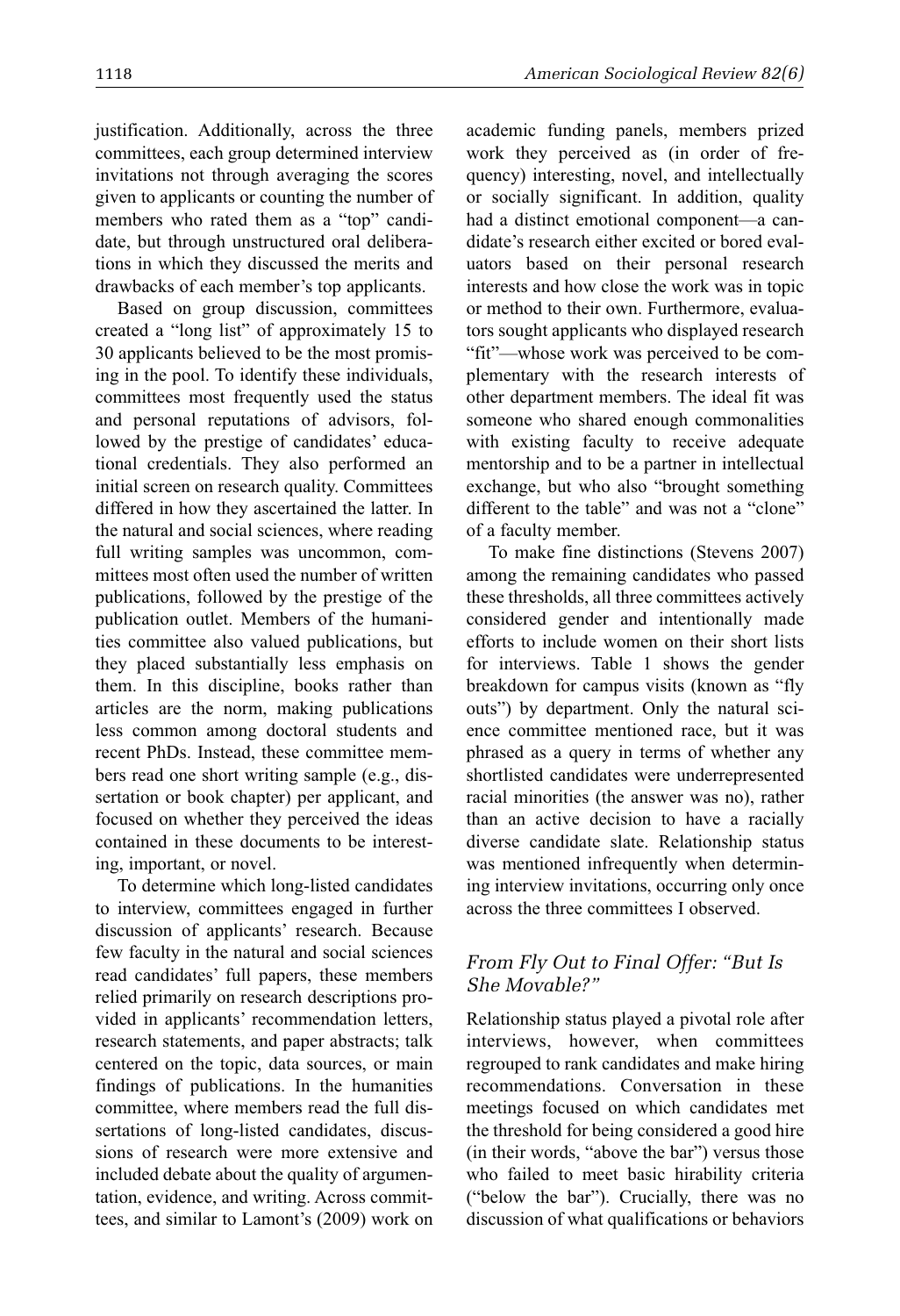|                            | <b>Applicant Gender</b> |       |
|----------------------------|-------------------------|-------|
|                            | Men                     | Women |
| Humanities $(N = 2)$       | 50                      | 50    |
| Social Science $(N = 12)$  | 83                      | 17    |
| Natural Science $(N = 10)$ | 60                      | 40    |

**Table 1**. Gender Composition of Shortlisted Candidates by Discipline (Percent)

were needed to pass this bar. No committee used scoring rubrics for candidates' job talks and campus visits. Discussions of written work at this stage were infrequent. Instead, assessments of above or below the bar were based primarily on committee members' impressions of candidates during fly outs, which were gleaned from job talks, one-onone meetings, group meals, and the views of department members who communicated opinions via email and informal conversation. The most commonly discussed evaluative criteria at this stage were (in rank order) whether committee members (1) experienced positive or negative emotional reactions to job talks (e.g., whether faculty "liked," "loved," or "hated" talks or found them exciting or boring); (2) felt the candidate would fit in intellectually with other members of the department; and (3) believed the applicant would accept or decline an offer.<sup>11</sup>

Consistent with research showing that discrimination is most likely to occur when candidates have passed a basic threshold of perceived competence (Dovidio and Gaertner 2000), relationship status dominated talk about female candidates deemed to be above the bar or "at bar" in final decision meetings. To judge their likelihood of offer acceptance, committee members across disciplines reported seeking out information about the relationship status of female—but not male applicants. They did so through indirect or direct questioning during on-campus visits, making phone calls to advisors and colleagues, scrutinizing recommendation letters for information about candidates' "personal

situations," and basic internet research. The aim was to predict whether a woman was movable by ascertaining her relationship status and (if applicable) her partner's occupation. The following exchange within the humanities committee about its top candidate, Anna, illustrates that even when committees were aware of the illegitimacy of directly *asking* about relationship status, they did not question the *use of* such information to inform their decisions:

- *Peter [committee chair]:* I asked her if she would move. She said her husband—[*he looks directly at me*]—*she* mentioned it because we cannot ask. Her husband [an academic] is in [another country]. The commute is hard . . .
- *Clara:* She said she likes [the area here]. I think she's movable. She has relatives somewhat nearby.
- *Peter:* I think she is head and shoulders above everyone else.
- *Ryan:* Is she on any [other schools'] lists?
- *Todd:* We can't ask that.
- *Clara:* But is she movable? I don't trust people who are married [*laughs*]. I thought she was pretty, by the way. [*Says to group*] I can't say that.
- *Peter:* No, *I* can't say that [*laughs*].

Even though Anna explicitly told the chair she would be interested in moving with her spouse to Met, the committee second-guessed this information. The other candidate (male) brought to interview did not pass the bar, leaving Anna as the only contender after job talks. However, due largely to the uncertainty regarding the "spouse issue," the committee debated at length bringing in an additional group of candidates to interview. In the end, members could not come to consensus about additional fly outs and, fearing a failed search, gave Anna an offer.

Committees not only questioned the movability of partnered female applicants, but also perceived their career priorities through a highly gendered lens. In line with traditional scripts of work and family that portray men's careers as taking precedence over women's (Blair-Loy 2003; Potucheck 1997; Williams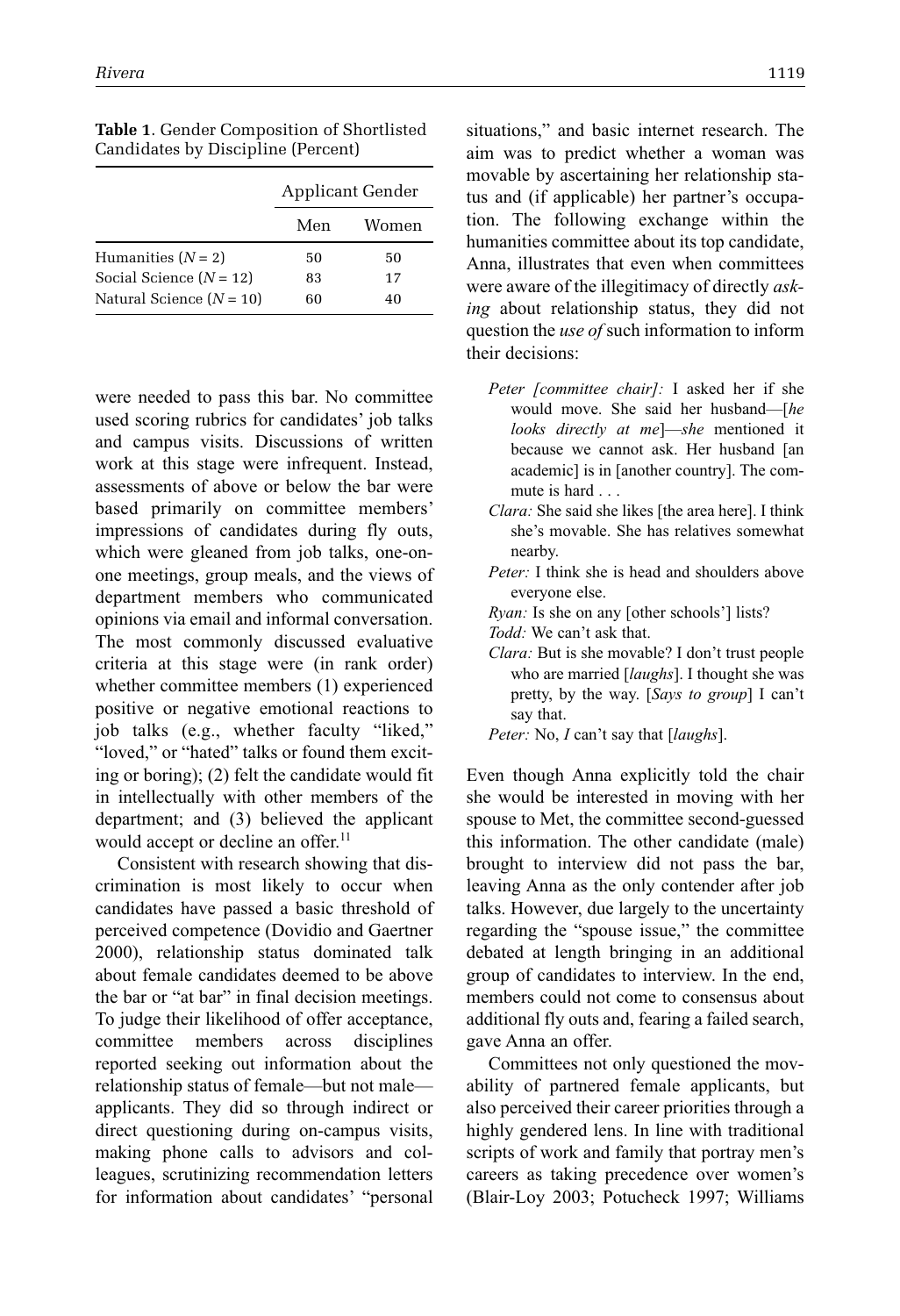2001), committees assumed that male partners' careers were the guiding force behind whether a woman was movable. This was the case not only with academic partners, but also for partners who had other types of highstatus professional employment. The social science committee illustrated such assumptions when discussing the fate of its top candidate, Esther. To determine offers, the committee assessed not only candidates' quality but also their probability of accepting an offer at Met (what they called a "probability score"). Esther's boyfriend figured prominently in members' calculations of her portability and overall hirability:

- *Eran [committee chair]:* She seems to have the highest potential based on limited information.
- *Cole:* Her market is good so far. Has [names top-10 R1 department in another city] and [top-10 R1 department] offers; [top-5 R1] liked her.
- *Marco:* Some people think it's unlikely she'd come because of her boyfriend. He's a [names the boyfriend's occupation], and [the city where her other offer is] is really the best for that.
- *Sharon:* I want to put the [acceptance] probabilities on the board. [*She writes a .5 probability next to Esther's name.*] She told me that we are better than [her other offers]. But we need to work out her husband. If it were up to *her*, she would come here.

Note that Esther's choice of job was described as being largely in the hands of her boyfriend (whom one committee member mistakes for a husband, a common theme for boyfriends). Even though she was the top candidate, and the area where Met is located has numerous jobs in her partner's field, the committee ranked her lower than male applicants with equal or higher probability scores, because members believed her boyfriend would have to take a career hit. In doing so, they decided on Esther's behalf to prioritize her boyfriend's career over her own.

The emphasis on female applicants' relationship status was most striking in the natural science search, in which three of the five topperforming candidates—Lucy, Elizabeth, and Jennifer—were women. However, even though this search had the largest number of above-the-bar female applicants, as well as the greatest number of female committee members, the group relied most intensively on relationship status and partner occupation as decision criteria. In the case of Lucy, who was considered the top candidate, the group had a short discussion of her merits. They agreed she had a "great CV" and did very well in her job talk, unlike the candidates previously discussed in the meeting. However, as illustrated below, evaluations of her as a desirable hire quickly shifted to discussions of her relationship status, as well as that of the other women interviewed. Lucy was married to a male academic, which harmed her chances:

- *Lydia [committee chair]:* So it seems like we are overall positive [about Lucy].
- *Tomas:* It may depend on where her husband [an academic] is going to go. . . . The next step is finding out what her husband will do. We are not going to get her if we can't get her husband.
- *Lydia [making an official note, which she types into her laptop, then says to the group]:* So she is close to the top, but we need to get an assessment of her husband.
- *Tomas:* Yes, is her husband getting an offer [from a department at Met]?
- *Janice:* We know way more about Lucy's husband [than we do about the others]. The last three [candidates, all women] were very good about not giving information.
- *Mary:* Does Jennifer have one [referring to a husband]?
- *Lydia:* Let me check. [*There is silence until Lydia alerts the group that she is bringing up Facebook.com on her laptop*.] Her best friend is one of my former undergrads.
- *Mary [who has also now started searching the internet on her laptop]:* No, I think she had a wedding but now she's divorced.
- *Lydia:* Really? I thought she was married.
- *Mary:* Yes, but then she had a divorce. [*She continues searching, then turns the computer to the group and brings up evidence of divorce online.*] . . . She had a wedding but she's divorced.
- *Lydia [looking at Facebook, laughing]:* Now she has a boyfriend [*clicking her mouse on her laptop*]. Let me see. . . . Looks like he's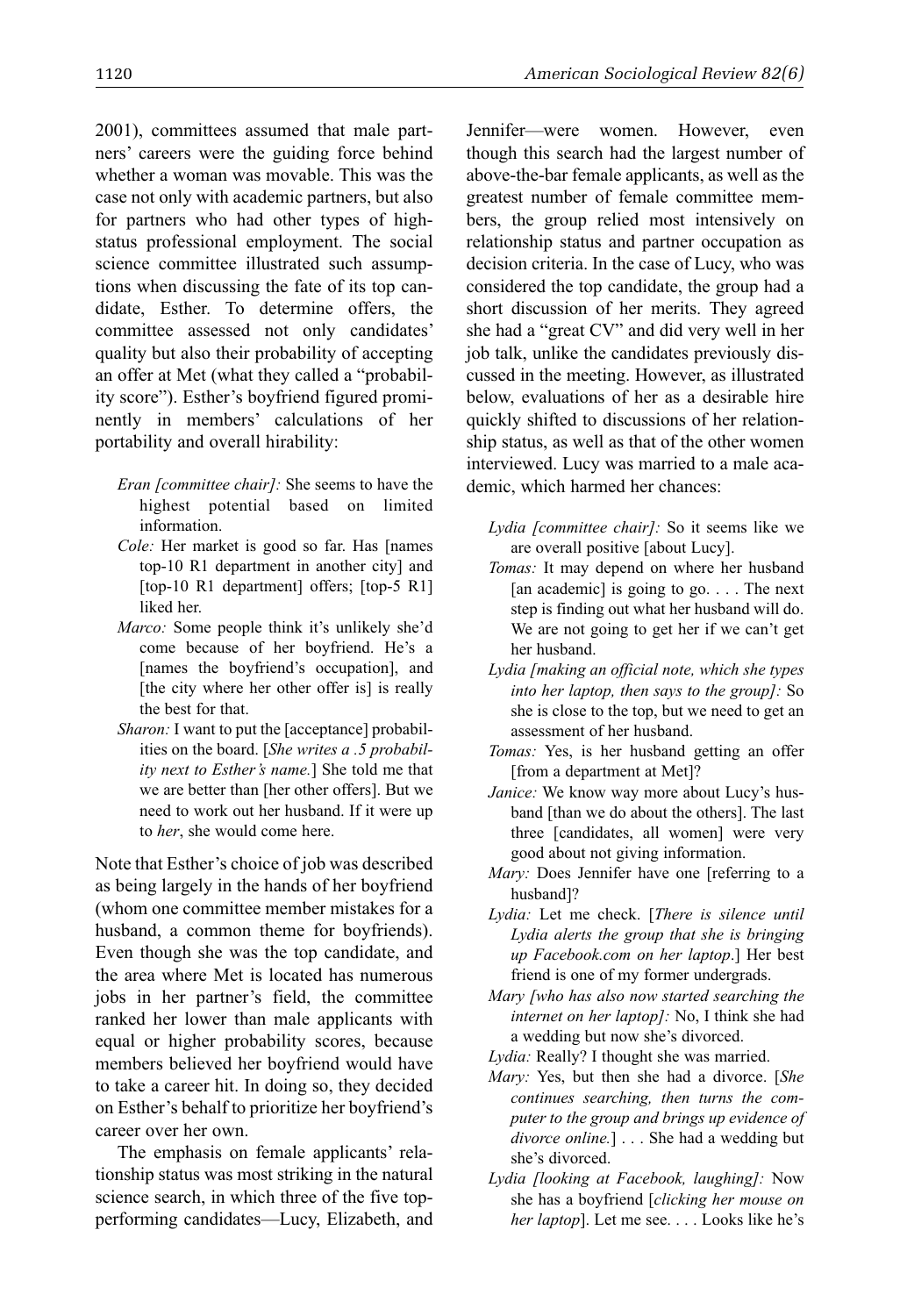flexible! [*She laughs.*] He looks like he's a hiker or something. He'd move.

- *Tomas:* We need to find out more things about her husband [referring to the boyfriend].
- *Lydia:* Shoot, those were old photos. That was [years ago]. Is she married?

Stefano interjects to question whether discussions of Lucy's relationship status are legitimate, but he is soon dismissed:

*Stefano:* I don't think that should matter.

- *Lydia:* She was in someone else's wedding [referring to finding a wedding website of another couple]!
- *Janice [laughing]:* At least we know she was in other people's weddings. She has friends.
- *Lydia [to Mary]:* Have you checked the *New York Times* weddings section?
- *Mary:* Yes, that's how I found out about Elizabeth's wedding.
- *Lydia [looking up from her computer, surprised]:* Does Elizabeth have an announcement?
- *Mary [nodding yes]:* Have you checked Weddingchannel[.com]? [*She brings up a listing and later finds Elizabeth's wedding registry.*]
- *Lydia visits site, too. She then shows her computer to Ronald, who begins looking at the registry and commenting on the gifts. Ronald:* Do people really need this stuff?

Tomas returns to Stefano's comment about the legitimacy of relationship information, asserting it is indeed job-relevant:

- *Tomas:* Most people who have a spouse or partner, people bring it up. [*Looks toward Stefano.*] It *is* relevant. We need two jobs.
- *Lydia:* Lucy stood out above others, she was interactive and clear, and there is great synergy with other members of the department.
- *Ronald:* Can we get more information about Lucy's husband? I know he's interviewing at [another department at Met].
- *Lydia:* I think [that department] should push for her if they want him, saying she needs a job rather than vice versa even if she is our number one pick.

*People nod in the room.*

*[After a few moments, Lydia turns to me and asks directly]:* Lauren, you're in his field. Can you find out more information about his offers?

**Table 2**. Gender Breakdown of "Above the Bar" Candidates Whose Relationship Status Was Discussed in Hiring Committee Meetings by Discipline (Percent)

|                 |     | <b>Applicant Gender</b> |  |
|-----------------|-----|-------------------------|--|
|                 | Men | Women                   |  |
| Humanities      | 0   | 100                     |  |
| Social Science  | 20  | 100                     |  |
| Natural Science | O   | 100                     |  |

What is striking about this exchange is not only the lengths that committee members went to procure information about women's relationship status, but also the comfort they felt doing so in my presence. All committee members knew I was observing them for research purposes under the instruction of their university administration. Yet, they not only felt at liberty to engage in such actions, which are against both Met policy and state law, but they also asked me to help them in doing so. In addition, although some might expect a more genderbalanced committee to be less prone to gender bias, female committee members intensified these conversations because they knew how to find out—through networks or specific websites—information about relationship status.

As Tomas asserted, relationship status was seen as a job-relevant criterion for women, but it was rarely discussed for shortlisted male applicants. Table 2 breaks down the percentages of above-the-bar applicants whose relationship status was discussed in hiring committee meetings by discipline and gender. In the few cases when committees discussed men's relationship status, they presumed all female spouses—even other academics—to be portable, even if it meant the female partner would have to take a relatively low-status job.<sup>12</sup> The following conversation among members of the social science committee contrasts the fate of two applicants, both top performers with potential outside offers and academic partners:

*Cole:* Samuel and Sadie are in lock step. We like both. We have no chance with the latter. We thought we had an inside track because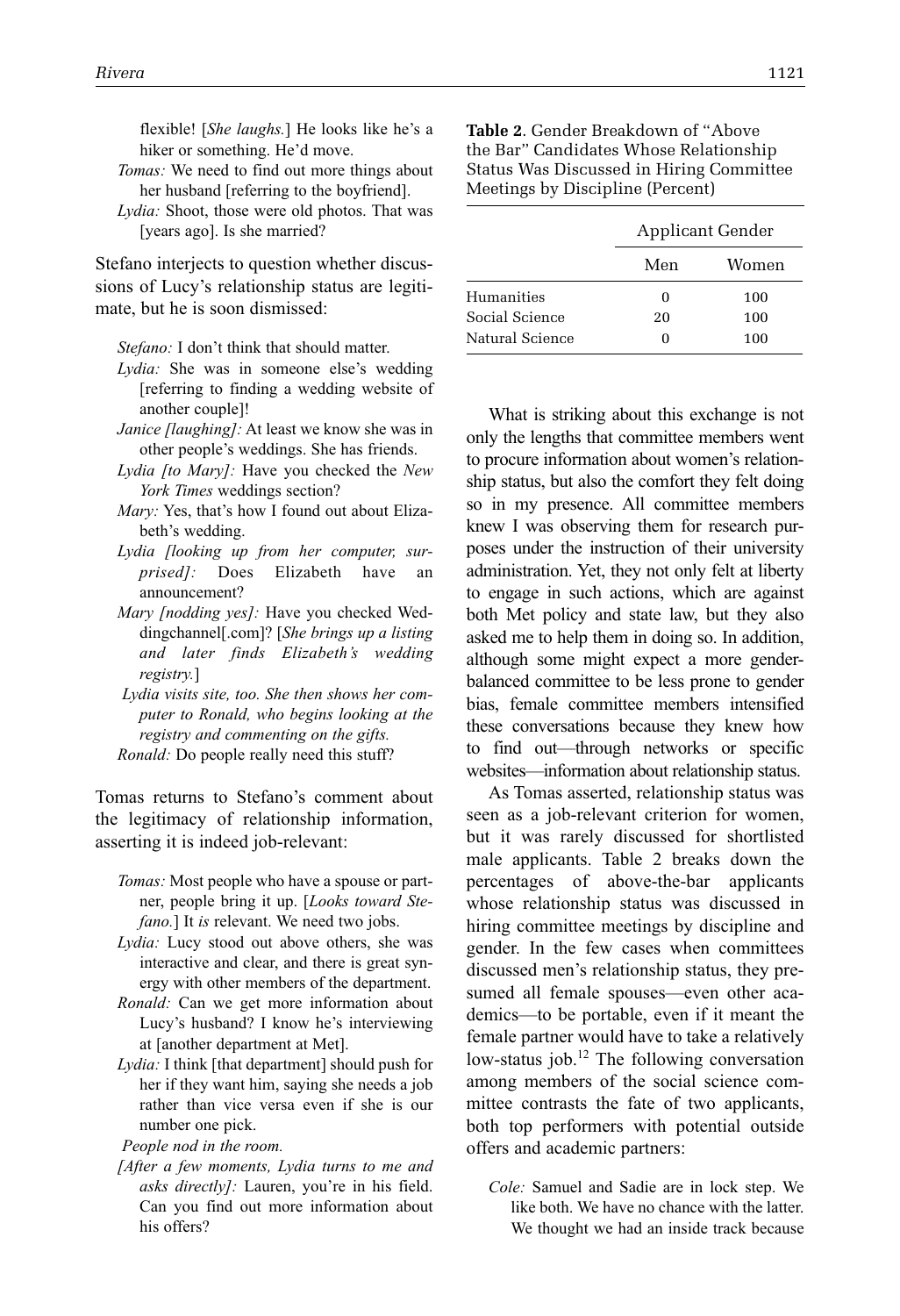of a partner issue but everyone does. [Another department at Met] is flying her husband out. But the husband has an offer at [an R1 university of similar prestige as Met]. We have no chance . . .

- *Sharon:* But I didn't like Samuel's [job market] paper.
- *Cole:* [Names a faculty member, not in room] spoke highly of Samuel as a person and of his work . . .
- *Marco:* [Top-ranked department] is thinking of making an offer to him . . .
- *Sharon:* We could get his wife a lectureship. They like [this geographic area].
- *Eran:* I like both Sadie and Samuel. Sadie there is a zero probability of getting.

The committee then eliminated Sadie, saying it was "not worth the risk" because her husband had a job offer elsewhere, even though he was a contender for a tenure-track position at Met. However, the committee gave Samuel an offer under the assumption that his wife would follow him for a low-status lectureship.

#### *Summary*

In the context of unstructured evaluations, committees in my sample used information about female applicants' relationship status as a basis for ranking candidates after campus visits and making final hiring decisions. Drawing from gendered scripts of family and career that place women's careers behind those of men, committees penalized shortlisted women with academic partners or partners whom they considered not portable because they assumed a woman was unlikely to accept a job offer unless her partner was able to procure attractive employment nearby. Interestingly, as illustrated by Esther, perceptions of desirable employment were commonly derived through committee members' stereotypes of occupations and acceptable jobs, rather than information articulated by applicants or the realities of local labor markets. Such perceptions were deeply gendered. For academic couples, committees viewed lower-status, lower-security jobs off the tenure track (e.g., lectureships, postdoctoral opportunities) as acceptable for women but not for men. This may be one reason why women in dual-career hires are more likely than men to be offered non–tenure-line roles (Schiebinger et al. 2008). By contrast, male applicants' relationship status was discussed infrequently. When it was, committees viewed all partners as portable and interpreted an academic partner as a recruitment issue to be dealt with after an offer was extended, rather than a basis for not making an offer.

# **Is Relationship Status Discrimination Unique TO MET?**

The hiring committees I observed penalized partnered women. This naturally leads to the question: is there something peculiar about Met or the departments I studied that leads to a unique focus on relationship status? To gain traction on this issue, I conducted follow-up interviews with the chairs of each committee, as well as the two senior administrators directly involved with junior faculty hiring: the dean and the associate dean assigned to managing dual-career issues. The goal of these interviews was to obtain important contextual information about the departments I studied and about Met. Interviews lasted between 40 and 70 minutes, and took place at the time and place of participants' choosing. I asked open-ended questions about how departments and administrators interacted during the hiring process (e.g., when authorizing searches, designating interview lists, giving job offers). I also asked them to describe recent job searches, candidates, and offers, and to reflect on their experiences with dual-career hires. Finally, I presented them with the findings of my study—that search committees used women's but not men's relationship status to make hiring decisions—and observed their spontaneous reactions. I took detailed verbatim notes in real time, taking great care to capture participants' expressions in addition to their original language. I coded notes for common themes using the data analysis software Atlas.ti.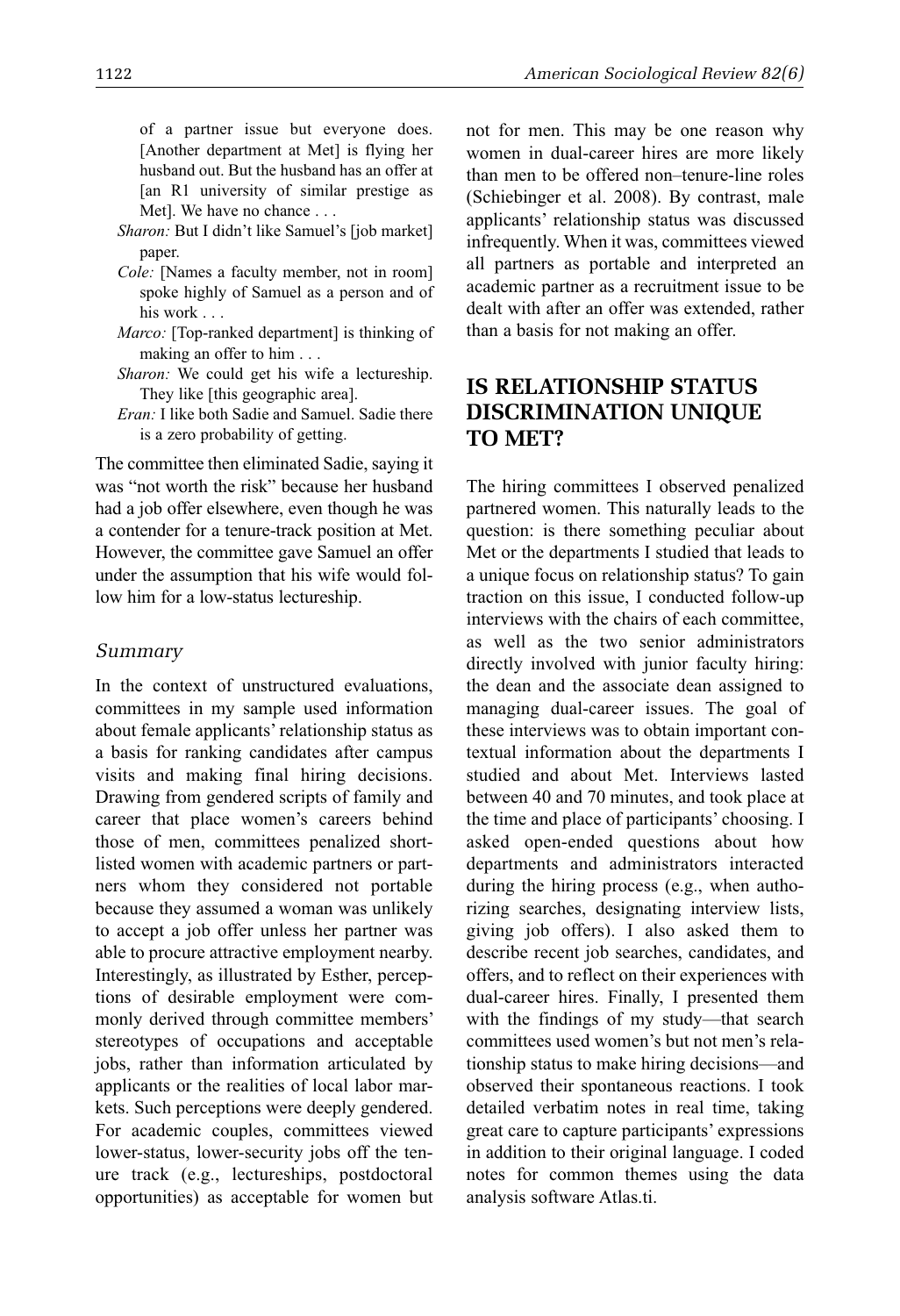As a point of comparison, I also spoke with seven faculty members charged with overseeing junior faculty searches at one campus of a different large R1 university ("Urban"). Urban has a unique program that assigns tenure-line faculty to serve as search committee specialists. These individuals provide formal and informal guidance to all search committees hiring within their division each year (e.g., arts and sciences, law, medicine) with the aim of promoting equitable and effective hiring practices. Specifically, they help committees devise strategic hiring plans; inform members about evaluative best practices (especially pertaining to diversity); identify illegal or inappropriate committee behavior; review the demographic composition of proposed interviewees and hires (comparing them to the composition of both the applicant pool and the relevant discipline); and meet with and field questions from members throughout the search. As such, these individuals have a breadth and depth of knowledge about junior faculty hiring at Urban. To gain insight into Urban's hiring processes, I conducted a one-hour focus group organized in association with the university's office for institutional equity with these individuals. I presented participants with results from my study and observed their spontaneous reactions. I then solicited feedback about how the policies and processes I observed at Met were similar to or different from those they had observed in their home and assigned departments at Urban. I took detailed notes in real time to capture participants' reactions and questions about my findings.

Urban is similar to Met in that it is a large R1 university located within a large metropolitan area. Likewise, marital status discrimination is against university policy and state law. Urban differs from Met, however, in several ways that one would expect might decrease or even eliminate relationship status discrimination. First, it is a public institution with a well-established culture of promoting student and faculty diversity. Second, it has many institutionalized programs, including the search committee specialists program described earlier, that aim at increasing equity and establishing accountability in hiring (see Kalev, Dobbin, and Kelly 2006). Third, Urban requires search committee members to undergo anti-bias training that includes information about marital status discrimination. Finally, it has a formal, centrally funded partner-hiring program that creates tenureline jobs for partners. Consequently, whereas Met represents a "most likely" case of relationship status discrimination, Urban represents a "least likely" case (Eckstein 1975). It is important to note that due to access limitations I was unable to conduct a parallel ethnographic study at Urban. Rather than a full case comparison, I include insights from experts with knowledge of multiple departments as an illustrative contrast to investigate whether relationship status discrimination is unique to Met or is present in other settings.

These conversations revealed that although several disciplinary and institutional factors may make relationship status discrimination more common or extreme at Met, relationship status discrimination appears to be a widespread practice in academic hiring.

#### *Sample-Specific Factors*

*Male-dominated fields.* None of the Met search committee chairs reported particularly memorable cases of losing partnered junior women to other universities. They described how, in their experiences, women and men tended to give similar reasons when declining job offers. Eran, the social science chair, reflected, "They always *make up* reasons. 'My spouse liked this other city better; I don't think it's a great fit.' The men say it's their wife, and the wife says it's their husband. But it's always because they got a better offer somewhere else. It's obvious."

The three departments did, however, share one feature especially relevant to gender: they are all part of male-dominated academic disciplines. Women comprise less than 50 percent of PhDs and tenure-track faculty and less than a quarter of full professors in each field. Given that the gender composition of fields can influence relative patterns of inequality that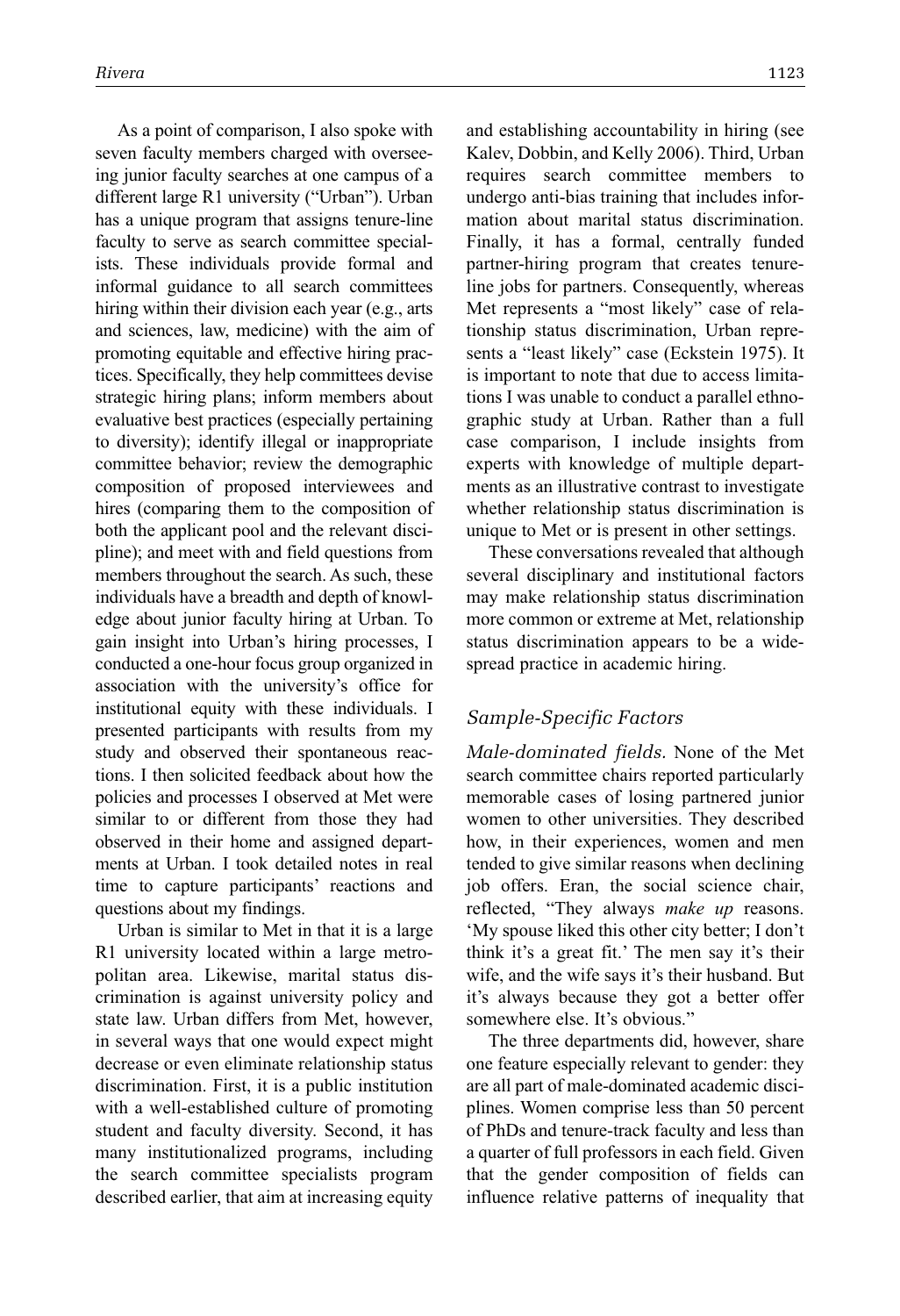emerge within them (Kanter 1977; Turco 2010), relationship status discrimination might be less prevalent or pronounced in more genderbalanced fields, like sociology, or where disciplinary cultures are more embracing of women. Limitations in organizational access prevent me from investigating this possibility systematically, but it is notable that when I presented my findings to Met's dean ("Meredith") and associate dean ("Veronica"), both described situations in which they witnessed discriminatory processes in male-dominated departments *other than the ones I studied*.

Neither Meredith nor Veronica sits in on faculty search committee meetings. As a result, they are not privy to the behind-thescenes conversations about candidates I observed. Nevertheless, when departments want to authorize a job offer, chairs meet with Meredith and Veronica to give the administration a written report that describes and ranks each candidate deemed above the bar. This report also details which of these candidates they would like to offer jobs and why. The report must include an additional explanation if no women or minorities are offered jobs. Meredith and Veronica recalled cases in which two different male-dominated departments justified *not offering jobs* to top women because of their partners. Veronica described one instance in a male-dominated STEM field:

The department interviewed a [female] junior star. They came to us with their list, and they said we know she's amazing, but she's married to another [scholar]. We know he's not coming, so why hire her? They have to turn in an affirmative action form and on it they have to write why if they are not giving an offer to a woman or a minority. *And that's what they wrote*. The chair was generally a good guy, but I said this is discriminatory. . . . He looked so uncomfortable. They had clearly done it with a lack of intention. He didn't realize it.

Meredith described a similar exchange with the head of a male-dominated humanities department:

The form said, "This was our top candidate, but we don't want to give her an offer because she has a partner and we don't think she'll come." It is not up to *you* to decide. They might not mind having a long-distance relationship. They may be willing to shift things around to make it work. We don't know about other people's career decisions, and it shouldn't be a strike against her. . . . I said, "Take that out of there [the description], and if you think she's the best candidate, you offer her the job." After that interaction, I'm not sure if they figured out . . . that wasn't going to work with me, so they may have had those conversations behind closed doors in the department. I often wondered if they did.

Consequently, although my ability to generalize from my ethnographic sample is limited, relationship status discrimination may be more common or extreme in male-dominated disciplines, such as the ones I studied. Future research should address this important issue in further depth.

*Lack of institutionalized partner policy.* Relationship status discrimination was not limited to the departments I studied. Is it unique to Met? One factor that may make relationship status discrimination especially salient at Met is that the university lacks a formal dual-career hiring policy. The school does offer assistance to dual-career couples, but partner situations are handled on an ad hoc basis. For academic partners, Veronica typically "floats" a partner's CV to relevant ("receiving") departments via email to gauge interest. Receiving departments have complete discretion over what to do with this information. Veronica described "hounding" department chairs, calling them multiple times, just to get them to look at partners' CVs. She observed a generalized reluctance to hire partners: "They say, 'No we prefer our own people. We have our own hiring standards.'"

In addition to the fact that hiring agents typically have confidence in their personal ability to judge merit and resist interference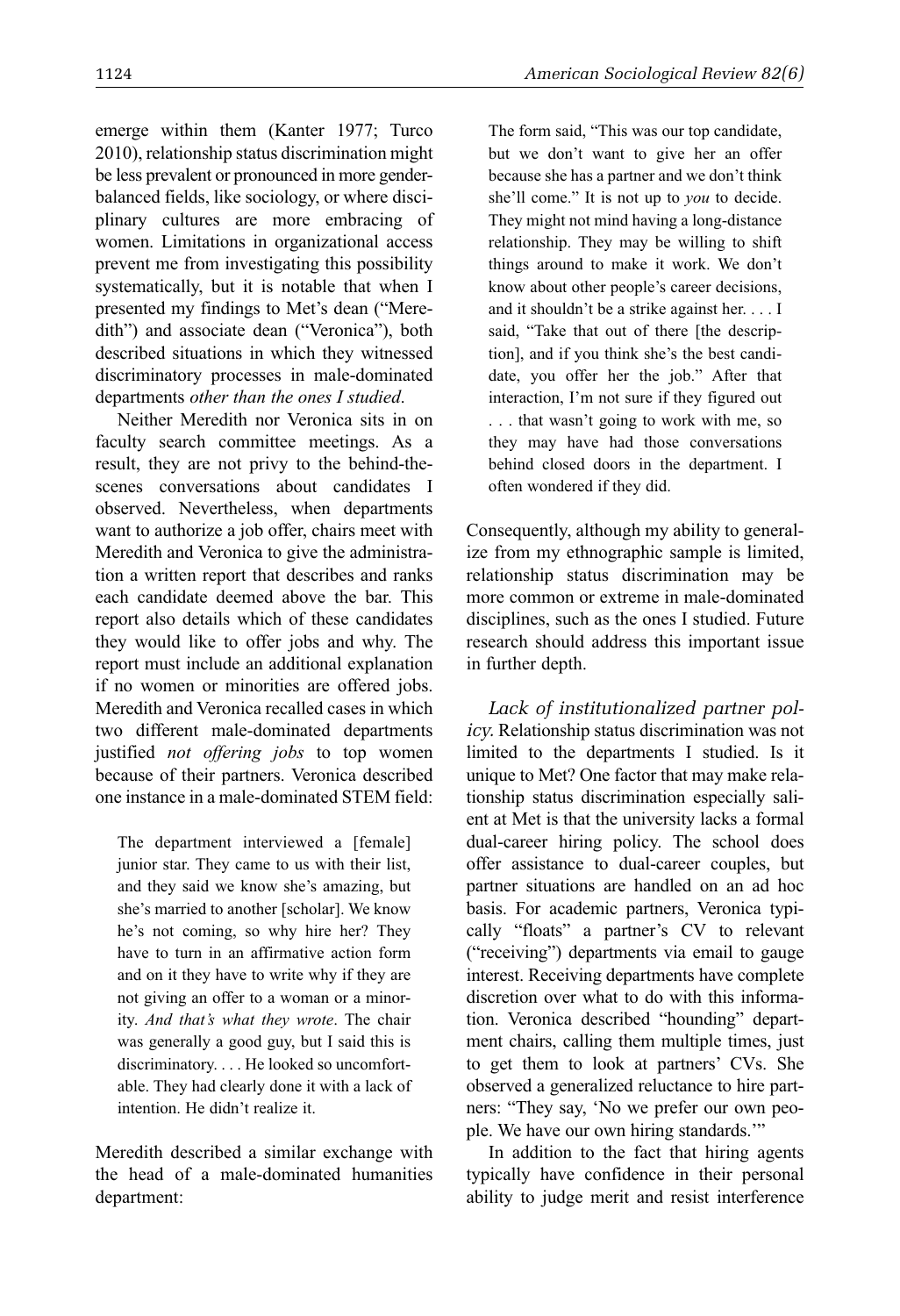from external parties (Rivera 2015), a practical factor also contributed to this aversion. Without a formally funded partner-hiring program in place, departments have to use *one of their own lines* to hire a partner. As a result, departments frequently perceived partner hiring as a zero-sum game that was more of an imposition than an opportunity. Lydia, the chair of the natural science committee, said, "It feels like they are pushing this subpar person off on us so they can get their person." In cases when a department was interested in a partner but did not have—or was not willing to use—an existing line, the university did not create extra tenure-track lines. Instead, administrators funded temporary, non–tenure-track positions. The most common of these were lectureships or postdoctoral fellowships.<sup>13</sup>

The department chairs I spoke with were aware that the chances of obtaining tenuretrack positions for junior job candidates' partners at Met were slim. For this reason, Eran believed that going through the administration was a waste of time. Instead, members of his department personally called friends in different departments at Met and at neighboring universities, but he reported never having had luck with this approach. "I don't think we've ever gotten someone junior a job for their spouse," he admitted. Lydia reported that the historically most successful avenue in her department, one she disliked because of its potential for gender inequality, was that "trailing" female spouses were hired to manage their husband's lab, which provided them with a job but no facilities to do their own research, often ending their own tenure-track prospects. Consequently, administrators and department members had a widespread—and mostly accurate—perception that a lectureship or other temporary, non–tenure-track position was the best Met could do.

Most research universities nationally, especially R1 institutions, are similar to Met in that they lack formal dual-career hiring policies and rarely create tenure-line positions for partners (Wolf-Wendel, Twombly, and Rice 2003). Nevertheless, some universities do have formal partner-hiring programs that provide centralized funding to create tenure-line positions for partners. One common policy is known as "third-third-third," which is present at Urban and some other large, public universities. This policy involves a host department funding one third of a position, a receiving department another third, and the central administration the remaining third. Meredith had worked at institutions with such policies. She described how, at those places, departments were generally more receptive to partners than at Met. These policies, she said, "sweetened the deal" by providing "extra talent" that was "almost free." She reflected on the difficulty of getting departments at Met to agree to hire partners: "We don't have anything like that [policy] at Met. . . . I've always wondered if that makes things worse."

Why did Met lack a formal dual-career program? First, the administration perceived partner programs as being extremely costly. Veronica elaborated on this perspective:

You can't keep minting money. You can't keep multiplying permanent positions if there's no money behind it. The university budget is largely personnel costs that are fixed. A lot of people don't understand that you have to pay for it. There are a fixed number of slices. If you cut it up into smaller pieces, there is less to go around. People don't get it until you put it in terms of raises and what it does to *their* compensation.<sup>14</sup>

Second, administrators and faculty commented that because Met was generally seen as an attractive place to live and work, the university "didn't have to do anything" to draw high-quality talent. Eran said of the partner issue, "We think that the prospect of having a job here is so good, we don't have to even think about it." Veronica elaborated: "It's different in a city university like ours versus an isolated one. . . . At [certain universities], creating a second job for a spouse can be necessary because there are no other reasonable jobs within commuting distance." Or as Peter, the chair of the humanities committee, said bluntly, "They have a good [partner] program at Michigan. But then again, what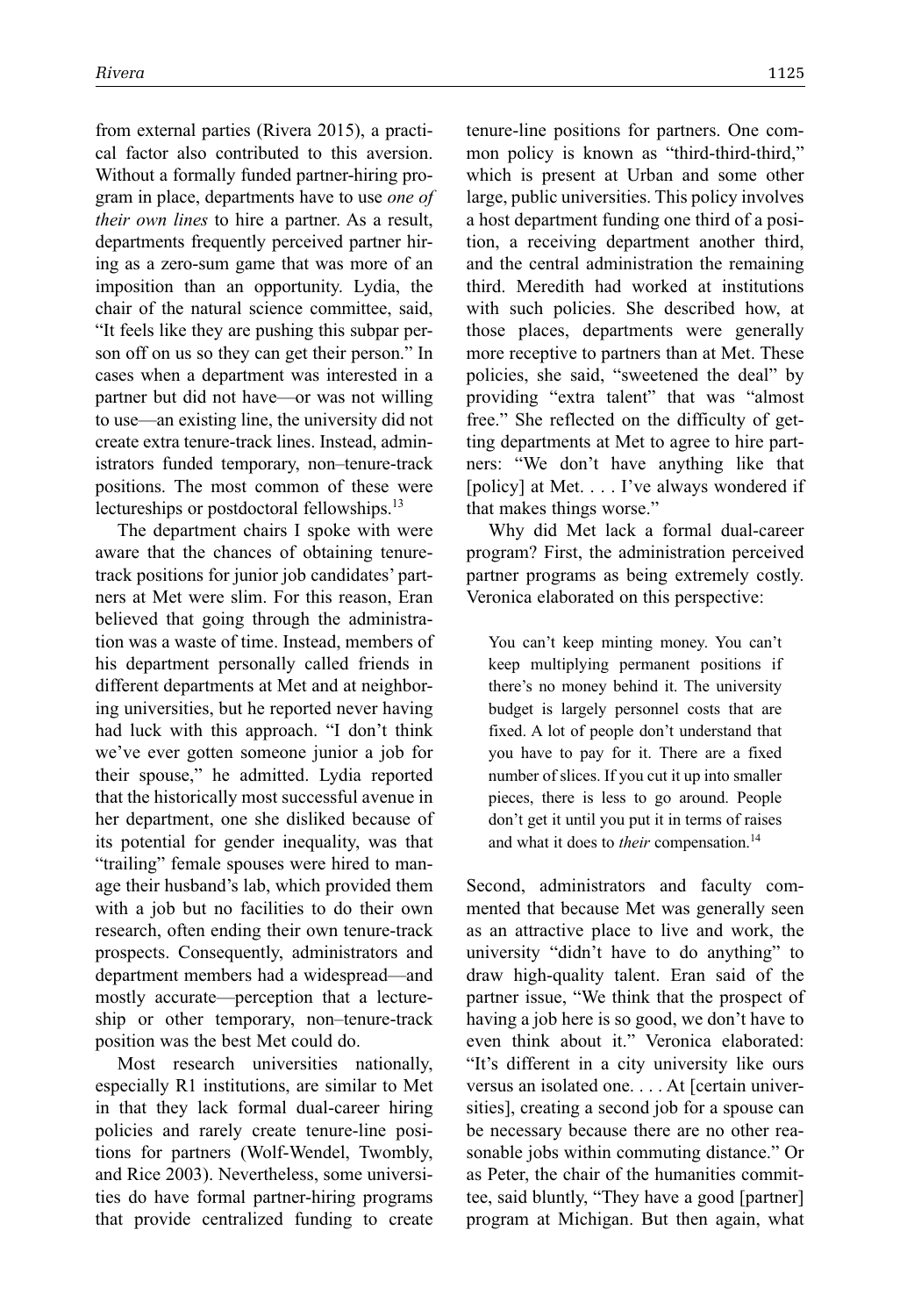else is someone going to do in Ann Arbor [*laughs*]?" Some participants noted that dualcareer programs are also more common at mid-ranked universities, where providing two tenure-track jobs to a couple can be a means to compete against other institutions.

Thus, in the absence of a formal—and centrally funded—dual-career policy, Met's ability to provide attractive employment options for academic partners was limited. Only temporary, lower-status positions were possible for junior hires. The situation was not much better for nonacademic partners; the university offered to "broker connections" with local industries but did not offer a formal employment service. Consequently, Met's lack of a formalized hiring program may have made the two-body problem more salient in the minds of evaluators.

Yet, if lack of a partner program was the only reason committees used relationship status information in hiring, one would expect committees to penalize applicants of *any sex* who had academic or professional partners. Instead, committees interpreted employment constraints for partners in a highly gendered way. As illustrated by the contrasting cases of Samuel and Sadie in the social science search, committees viewed low-status, insecure, or uncertain employment options as acceptable for female but not male "trailing" partners.

Furthermore, if lack of a partner program were alone driving my results, relationship status discrimination would be rare at Urban, which has a robust and formal third-thirdthird partner policy. Although my focus group participants described relationship status discrimination as being less extreme at Urban, nearly half volunteered that they had personally observed cases of departments using information about partners to make offer decisions. Consequently, factors in addition to the presence or absence of a formal partnerhiring program are likely at play.

## *Features of Academic Labor Markets That Encourage Relationship Status Discrimination*

The faculty and administrators I spoke with at Met and Urban revealed broader features of the academic labor market that encourage an emphasis on applicants' relationship status in hiring.

*Fear of losing out (or losing a line).* Across both schools, the faculty I spoke with believed that considering a candidate's *likelihood of acceptance* was a valid criterion of evaluation. Recall that it was the third most mentioned criterion in final-round decision meetings across committees; it also was a poignant feature of discussion with search committee specialists at Urban. I argue that the resource-intensive nature of screening processes in academia, combined with the sequential and limited way in which job offers are typically made, can contribute to fears of failed searches. This, in turn, can contribute to heightened emphasis on factors that committees perceive as associated with offer rejection, including relationship status.

*Resource-intensive screening.* Academic departments tend to structure junior faculty hiring in a time- and labor-intensive way. Unlike labor markets where hiring is outsourced to human resource professionals, faculty at research universities typically shoulder the responsibility of application screening, interviewing, and decision-making. Department members balance these tasks with full-time research, teaching, and service loads. Application materials for junior-level hires are lengthy, often entailing multi-page CVs, recommendation letters, research statements, teaching statements, and samples of written work; a single application can be over 100 pages. Committees typically evaluate hundreds of these applications within several weeks to determine fly outs. Academic job interviews are likewise time-intensive. Candidates travel to the campus and typically "live at" a department for one or more days. During this time they meet with professors, administrators, and graduate students in backto-back interviews, give a full research seminar ("job talk"), have group meals, and in some departments give an additional teaching demonstration in what can amount to 14-hour days. Met chairs and Urban search committee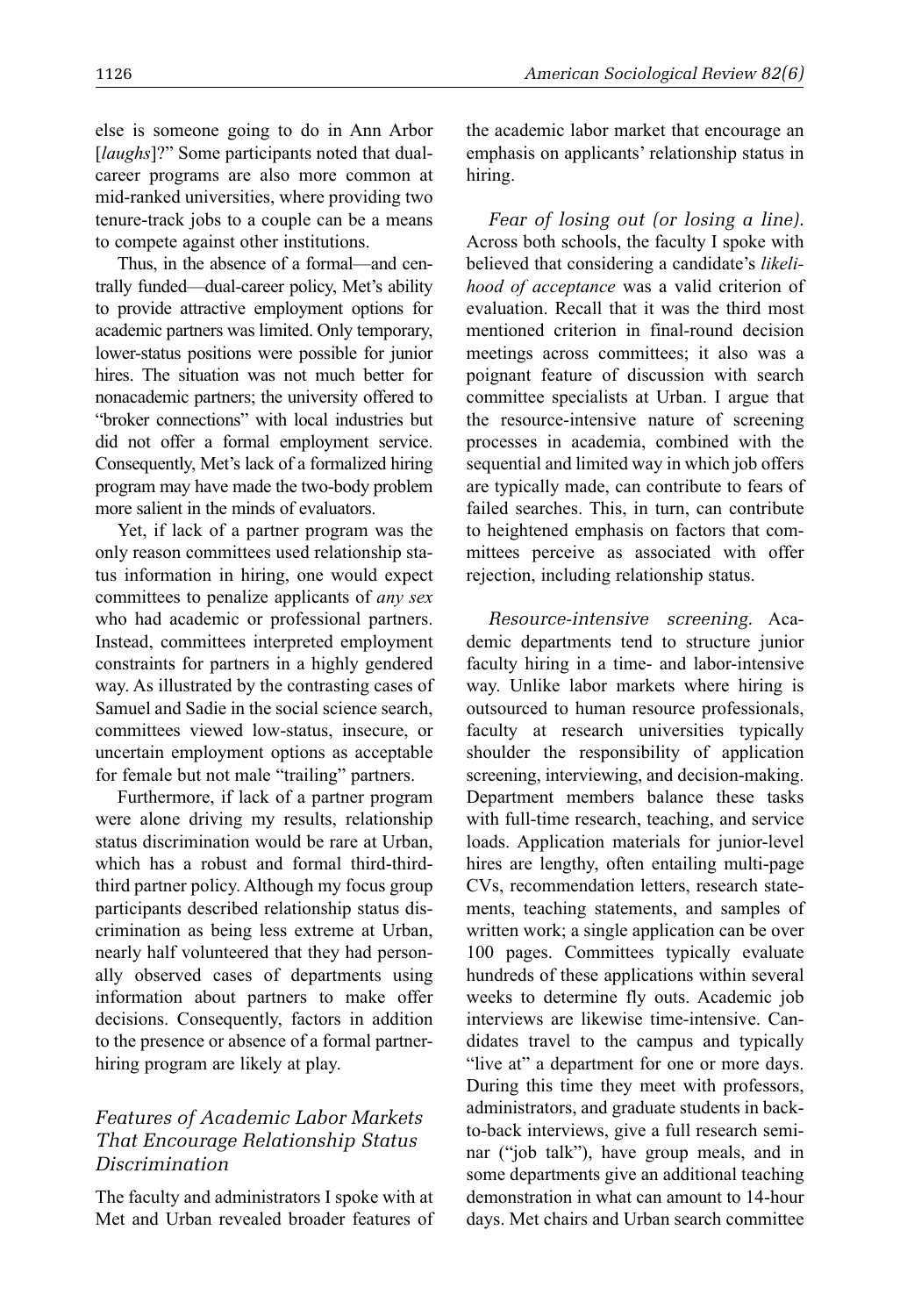specialists described how these visits are exhausting not only for candidates but also for faculty who host them, especially when candidates are scheduled close together. For example, the natural science committee brought out 10 candidates, each for a two-day visit, during five consecutive weeks. As Lydia described, during recruiting season, "It's hard to get anything [else] done."

Research in psychology and behavioral economics shows that when making decisions, people tend to focus on what they could potentially lose by choosing a specific option, rather than what they might gain (see Kahneman 2011). This bias, known as *loss aversion*, is a basic feature of decision-making that is exacerbated when people have invested substantial amounts of time or resources into a decision, such as is the case in traditional academic searches.<sup>15</sup> The faculty I spoke with articulated a broad fear of failed searches. Peter summarized this sentiment most succinctly when he confessed, "People invest a lot of time and energy into searches. . . . No one wants to fail."

*All or nothing hiring.* Such abstract fears of search failure were compounded by the sequential and limited way in which job offers were typically made. Academic departments often have a very small number of jobs (frequently, only one) they can fill per year. Chairs described how departments within a given discipline typically hire around the same time to remain competitive, and departments often interview the same people. Lydia explained, "Every year, there is a top cohort of people. We're often competing against [lists several peer universities] to get them." Top candidates frequently have multiple offers to choose from. This can lead to what labor economists call *market congestion*, in which the job market stalls until those holding offers accept or reject opportunities, clearing the way for departments to make subsequent offers (Niederle and Roth 2009). Such competition and congestion made the faculty I spoke with afraid that if a firstchoice pick declined, the second-choice candidate may have already accepted a job elsewhere by the time an offer was made.

In theory, such delays should not hamper filling a line at universities like Met where departments are not constrained in the total number of offers they can make. Yet, members described being hesitant about hiring candidates beyond their second-choice picks. Ruth, an Urban search committee specialist, proposed a reason underlying this trend, which she had observed in both her home and assigned departments. Psychological research on winnowing (Ross and Ellard 1986), she noted, suggests that when individuals compile a ranked list, such as the ones departments typically create when making job offers, the sheer act of designating someone number one makes other individuals on the list seem relatively unappealing, even when quality differences were trivial prior to ranking. Met chair Peter provided a lay understanding of this phenomenon: "Going to the second would be okay, but going to the third is problematic because it's your third choice. At that point it's better to bring out more people." Lydia provided a slightly more lenient benchmark but insisted, "You *never ever* want to hire number four." When making initial job offers, committees thus feared the loss of the "best" candidates as well as their ability to hire any candidates at all.

If a department failed to hire in a given year, it could lose needed resources. Faculty at both universities complained that classes could go unstaffed, or existing department members might have to take up the slack in teaching, research, or service. But what the individuals I spoke with feared most was the loss of the line entirely. If no candidate accepted the job, administrators could refuse to authorize a search in subsequent years. According to Meredith, who authorized lines at Met, losing lines there was rare, except during the financial crisis. Yet, as my conversations with Eran, Lydia, and Peter revealed, Met chairs still feared this could *potentially* happen. At Urban, where departments compete for more limited resources, participants said that losing a line after a failed search was a real possibility.

Under such conditions, the presence of a partner—especially an academic one—could serve as a negative signal (Spence 1974) of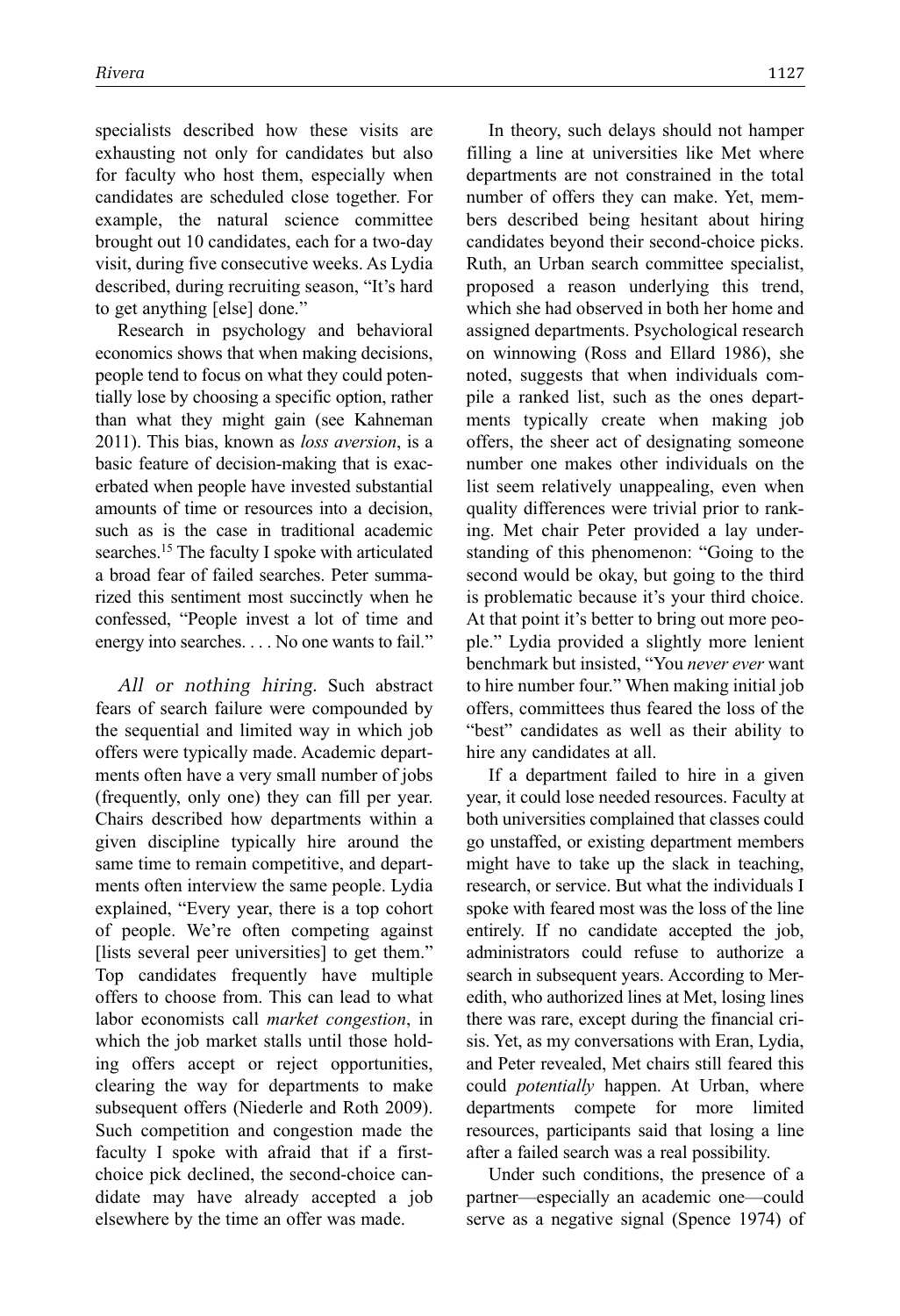commitment to a school or location that triggered fears of rejection and loss among search committee members. As Peter put it, "Searches can fail if there is a partner situation. It's always in the back of people's minds. . . . There is this temptation to find out, not necessarily to ask them but to ask a colleague who knows." Faculty at both Met and Urban discussed how partners were risky not only because they constrain a candidate's geographic choices, but also because—from the department's perspective—they *take time* to accommodate. The time spent waiting for information on nearby employment opportunities could cause them to lose a secondchoice candidate or the line entirely.

Interestingly, Urban participants expressed such sentiments even though the university had a formal partner-hiring program. Thomas noted that although the university offered a third-third-third cost-sharing program, departments still had the final call about partner hires, which created uncertainty and anxiety.16 In fact, Ruth, the specialist mentioned previously, expressed such a deep fear of losing lines this way (she described to the group how her department recently "got burned" by a partnered applicant who did not disclose this status during the campus visit) that she not only condoned the practice of finding out job applicants' relationship status during fly outs, but even advocated that the university create a formal database containing the relationship status of all applicants. Such a resource, she argued, would allow departments to make "informed decisions," while "eliminating discrimination" because they could "use it for men, too." When I pointed out that using such a database would violate state laws against marital status discrimination, she insisted, "We need to know."

Although the presence of a partner may indeed prolong the completion of a search, two factors are noteworthy. First, candidates may have reasons *other than partner situations* that lead them to take time to contemplate offers or reject jobs. However, participants did not cite these as reasons not to offer someone a job (and, in some cases, viewed them as reasons *to give* jobs). For example, Eran described how candidates who receive large numbers of offers often engage in prolonged negotiations. Yet, as I witnessed in his department, male "market stars" with multiple offers were described as "worth the risk," even when they were seen as having a low probability of acceptance, whereas partnered female stars were "too risky." Likewise, Lydia described how in her field, the need for expensive equipment could significantly stall searches. Nevertheless, committees described candidates who required such items for their research as "wins," even when a "long shot," because they brought big-ticket technologies that faculty believed the department would not otherwise get. Second, and most importantly, committees perceived having a partner as a negative commitment signal only for female job candidates.

As such, relationship status discrimination may be more likely in congestion-prone labor markets characterized by time- and laborintensive evaluation and sequential offers. Yet the patterns of discrimination I observed were not merely due to such structural features of the academic labor market: they were also attributable to gendered perceptions of value and risk among evaluators.

*Don't ask, but do use.* Complicating matters, nearly all the faculty I spoke with expressed a fundamental misunderstanding about relationship status discrimination. They believed it was discriminatory to *ask* candidates about their relationship status. But as illustrated in the humanities committee's exchange about Anna, they overwhelmingly believed that if a candidate disclosed this information voluntarily, *using* it was legitimate. As Lydia asserted, "You're not supposed to ask these things and sometimes they tell you, and then that's fine. Sometimes you can find out from people you know." Eran fleshed out the distinction between asking and using personal information in further detail:

There's a taboo against asking about these things. Once we are told, then it's fair game.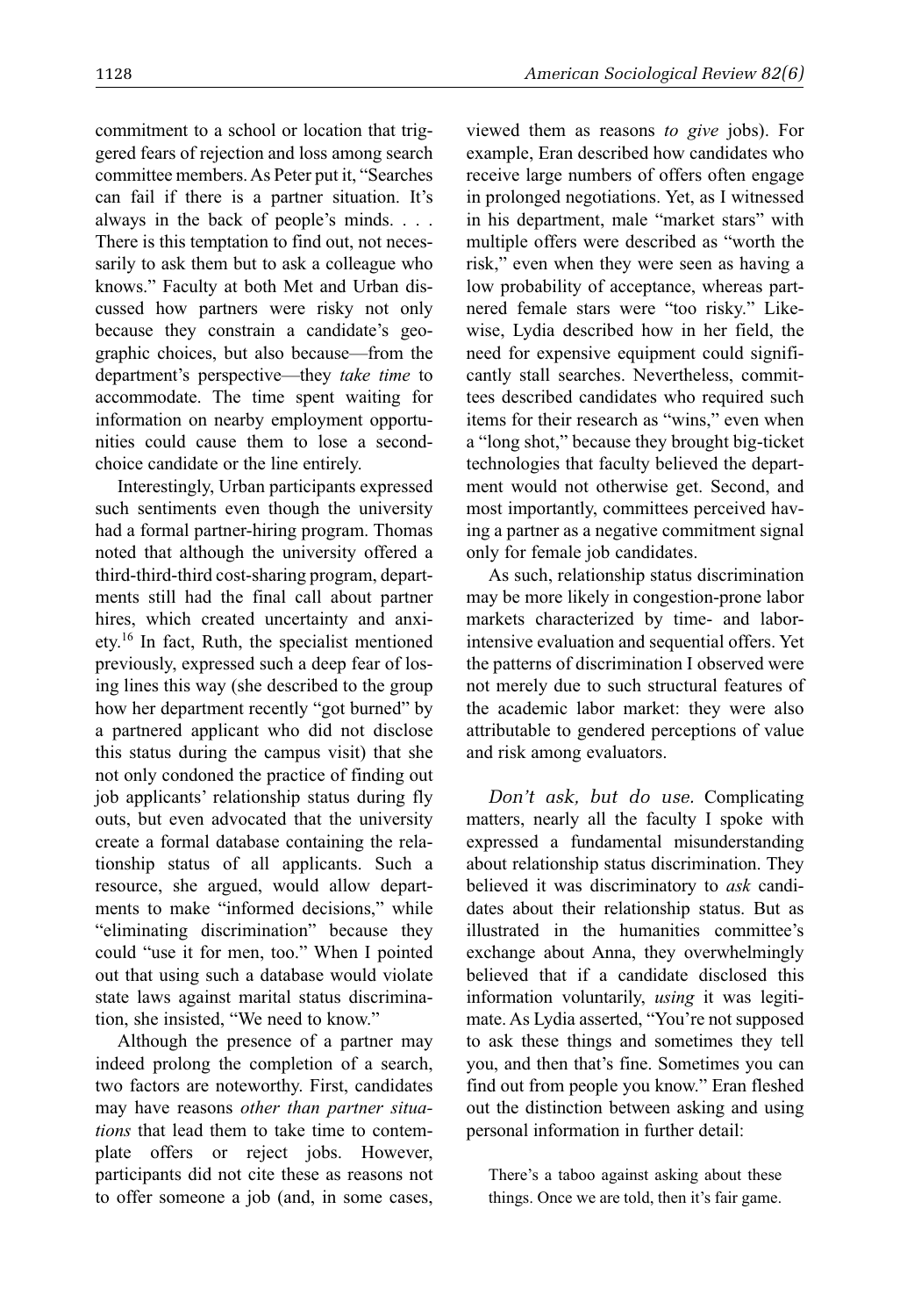But we don't inquire. . . . Once you say it, it's fair game to use it. People will use it to figure out what's the probability of getting you. . . . I always tell my students not to disclose anything personal because the negotiation doesn't just begin after an offer is made.

Crucially, though, it is not asking about relationship status that technically is illegal in states like the ones where Met and Urban are located, but *using* this information to make hiring decisions. Likewise, although the Equal Employment Opportunity Commission (EEOC) and diversity consultants counsel organizations not to ask job candidates about their relationship status due to the *potential* for litigation, it is again the act of *considering* women's (but not men's) relationship status in making offers that violates federal antidiscrimination laws on the basis of gender, and in universities, Title IX protections.<sup>17</sup>

Interestingly, although Urban's search committee specialists were considered institutional "experts" in equity, they expressed similar confusion about what constitutes discrimination. After my presentation, specialist Janice mentioned that her home department "doesn't discriminate" because faculty "know better." Specifically, she cited how all search committee members are required to participate in antibias training, where they learn that "they can't ask" about relationship status information (and, she joked that in her experience, "they mostly behave").18 Nevertheless, she described how faculty in her department sometimes "factor in" information about academic partners when making offers "if *the candidate* brings it up." When I informed her that it is the use of marital status that is illegal, she described this insight as "shocking" and announced to the group that a key takeaway from the meeting was a need for the university to re-educate faculty, because she "honestly think[s] people have no clue" that using such information is problematic. Consequently, a lack of awareness about what constitutes discrimination among evaluators may contribute to the use of relationship status in hiring in academia.

#### *Gendered Perceptions of Portability*

In the proceeding pages, I have discussed how the gender composition of disciplines, presence or absence of formal partner-hiring programs, structure of hiring processes, and understanding of anti-discrimination regulations may relate to relationship status discrimination. Yet, a crucial puzzle remains: why do committees discriminate against partnered women but not partnered men?

I argue that cultural meanings members brought to bear in evaluation contributed to their differential interpretation and use of partner status by applicant sex. Cultural beliefs about gender exert particular force under conditions of ambiguity or uncertainty (Ridgeway 2011). In addition to uncertainties present in hiring decisions in general (Spence 1974), the faculty I spoke with expressed uncertainty—and concern—about ascertaining candidates' levels of commitment to a specific university and geographic location.<sup>19</sup> Under such circumstances, they fell back on gender stereotypes when comparing abovethe-bar applicants after fly outs.

Gender stereotypes portray men as more committed to careers and women to relationships and family (for a review, see Heilman 2001). Sociologists typically discuss these stereotypes in terms of the perceived amount of effort or time women and men devote to paid work (Ellemers et al. 2004), especially after the arrival of children (Blair-Loy 2003; Ecklund and Lincoln 2016; Stone 2007; Williams 2001, 2005). However, my study participants illuminated a distinct variant of such ideas: that even in the *absence* of children, women prioritize male partners' career prospects and preferences over their own, making them less movable than men. Furthermore, this was the case for all types of romantic partnerships, not just marriages. When I described my findings to the Met search chairs and administrators, all cited beliefs present within their "fields" or "among colleagues" that women were more likely to consider their partner's preferences when contemplating a geographic move, whereas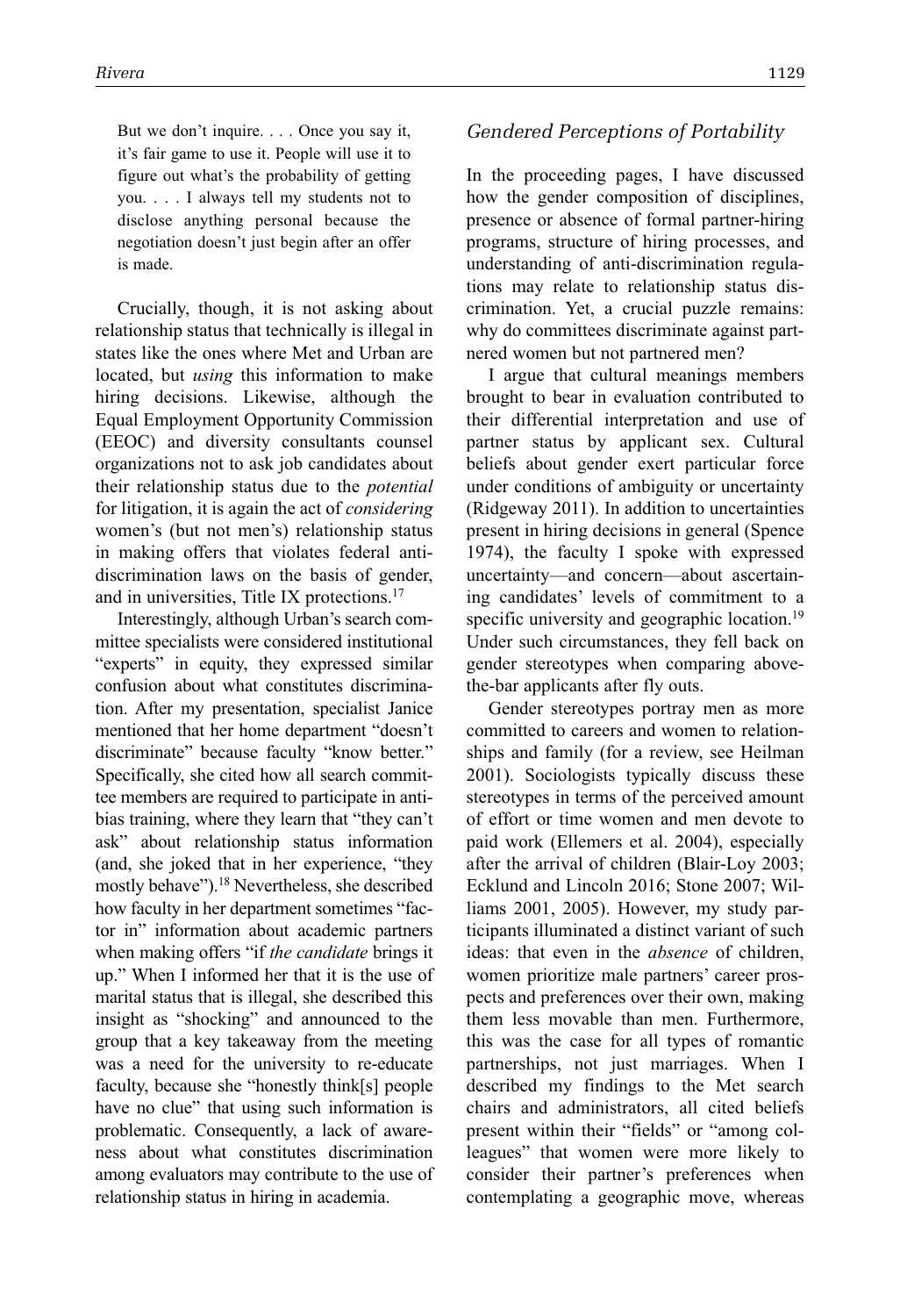men put their careers first. Eran noted how perceived earning differentials or bargaining power within couples could exacerbate such beliefs: "It is assumed that the man is the breadwinner, so he's more likely to be a constraint than the other way around" (see Potucheck 1997). Yet, all respondents—without prompting—were quick to point out that, while they believed that considering a candidate's likelihood of accepting an offer was legitimate, they personally disagreed with

these gender-based assumptions, describing

them as "old school" and "unfortunate." Moreover, while all chairs believed that relationship status discrimination occurs to some degree at *other universities* (each chair volunteered stories of female graduate students reporting they had been asked about relationship status during job interviews or of personally receiving calls from colleagues asking them about the relationship status of female PhDs), they also insisted—without my prompting—that it does not occur in their departments. Peter, for example, insisted that relationship status has never been discussed in meetings where he has been present. "People may say things in the halls," he admitted, "but it never makes it into a formal meeting and if it does, people immediately shoot it down as inappropriate." Similarly, Eran insisted that candidates' relationship status "is not on our radar screen. We've never considered it." At the end of the interview, he asked me directly whether his committee had brought up the issue during my observation. Displaying how a lack of understanding of discrimination can combine with a lack of awareness of discriminatory behaviors, when I said yes, he immediately interjected, "That must have been Esther. She had a husband [correction: boyfriend] in [another city], and was weighing an offer in [that city] because of her husband. It affected her probability score, but *she* brought it up; we didn't ask her." The most striking example of such disconnect between perception and behavior came from the natural sciences search, where Lydia explicitly volunteered that she never engages in the very type of internet research I

saw her conduct at length: "First of all, it's totally illegal. . . . You can Google stalk your candidate and find out lots of things. I've never done that, though."

But as I personally observed in committee meetings, these same individuals applied gendered assumptions about women's and men's work-family preferences when discussing above-the-bar job candidates. Moreover, they explicitly articulated these assumptions as justifications for excluding partnered women in the rare cases when group members, such as Stefano, asked why partner status was relevant. Some of this mismatch between perception and behavior may be due to social desirability biases present in research interviews (Pager and Quillian 2005), but it also suggests an important point about the gendered nature of relationship status discrimination: much like other forms of subtle or "secondgeneration" gender bias (Ibarra, Ely, and Kolb 2013), it may be operating under the surface, outside of evaluators' intent or awareness. Still, it affects behavior (Ridgeway 2011).

The types of vague criteria and unstructured, subjective evaluations that are common in academic hiring help pave the way for gendered assumptions—whether conscious or not—to affect decisions. At Met, where relationship status discrimination against partnered women was most extreme, CVs and job talks were reviewed by faculty according to personalized criteria and no unified scoring systems were used. Although some departments at Urban had experimented with checklists and rubrics aimed at making application or job talk review more systematic, neither school had standardized questions, criteria, or scoring systems for one-on-one interviews, where queries about a candidate's "interest" in a position or locale often took place. Crucially, departments at both schools determined offers through open group discussions where faculty debated aloud the relative strengths and weaknesses of candidates with few guidelines. Research shows that these types of unstructured evaluations and oral group discussions are especially prone to gender bias (see Heilman 2001; Reskin and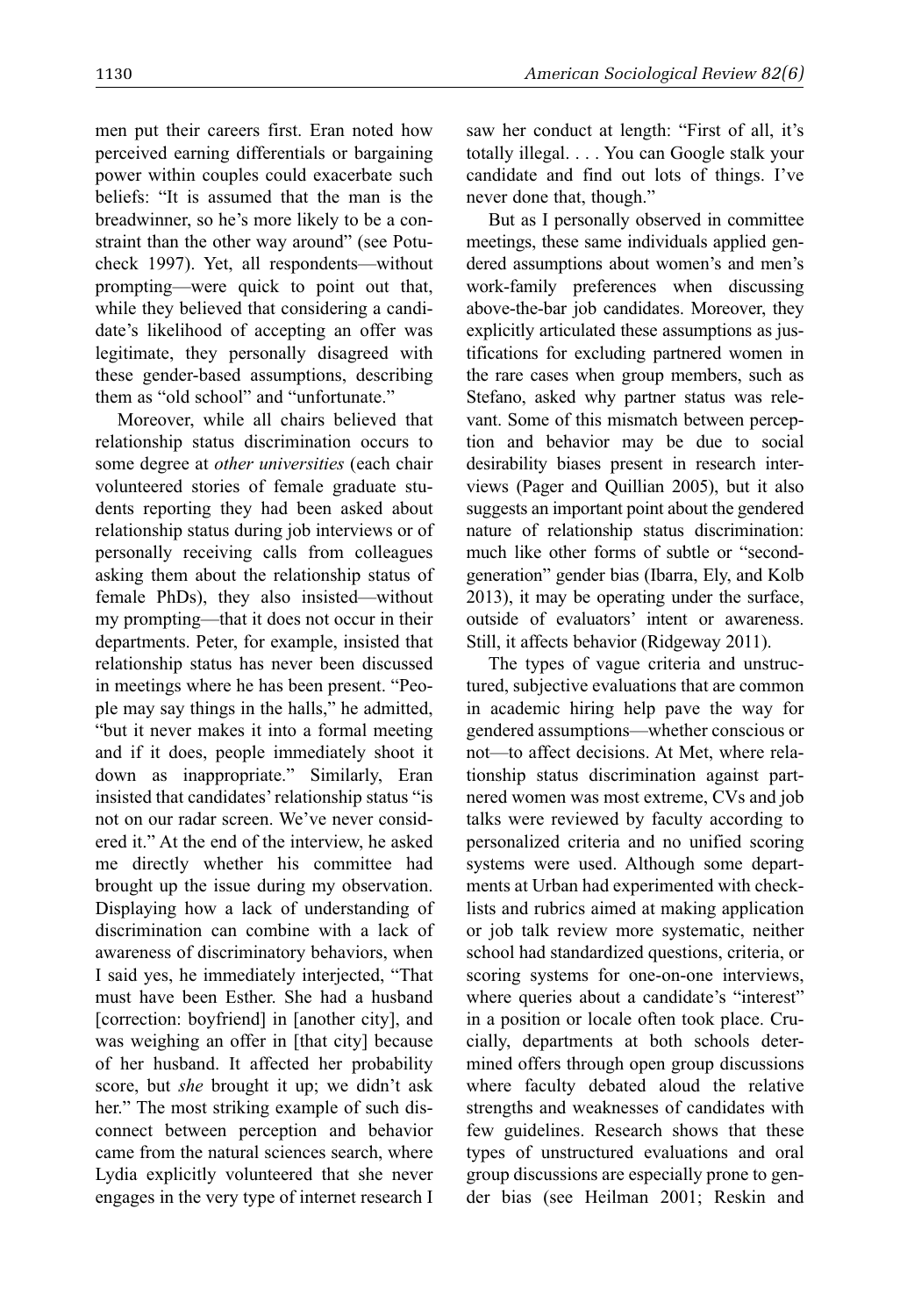McBrier 2000; Ridgeway 2011; Uhlmann and Cohen 2005). Compounding this, studies show that faculty members tend to be highly confident in their own abilities to ascertain merit in an "objective" way, even in the absence of formal evaluative protocols (Lamont 2009; Posselt 2016).<sup>20</sup> Yet, individuals who display such meritocratic frames are simultaneously *more likely* to make biased assessments by gender (Castilla 2008; Castilla and Benard 2010) and *less likely to* notice discriminatory acts or behavior (Cech, Blair-Loy, and Rogers forthcoming). As such, structural features of the academic labor market may combine with unstructured evaluations to create a situation ripe for gendered beliefs about portability to influence hiring decisions.

In summary, while certain factors may make relationship status discrimination more likely or extreme at Met, general features of the academic labor market encourage the use of gender and relationship status information in hiring decisions. Or, in Meredith's words, relationship status discrimination against partnered women "is in the water at all these places; it just may be worse at Met."

### **Boundary Conditions**

As a small-*N* qualitative study, my ability to generalize to academic institutions as a whole or hiring in general is limited. Met is a private R1 institution that lacks a formal dual-career hiring policy, does not use structured evaluations to determine job offers, and gives faculty large amounts of discretion in the hiring process. While these factors make relationship status discrimination more likely at Met, they are typical among R1 universities nationally (Wolf-Wendel et al. 2003). Additionally, the inclusion of Urban, a public R1 university with a dualcareer hiring program that has been recognized for excellence in promoting faculty diversity, as an illustrative contrast allows me to conclude that relationship status discrimination is not unique to Met. However, due to data limitations, I cannot quantify the presence or strength of relationship status discrimination at Met versus Urban, or determine that relationship status discrimination is more or less common at particular types of institutions. Rather, my analysis demonstrates the existence of a powerful, previously undocumented source of discrimination that adversely affects the career prospects of academic women. Future research should examine the role that applicant gender, relationship status, and partner occupation play in hiring for a wider range of disciplines, institution types, and geographic locations.<sup>21</sup> Moreover, although none of the candidates who interviewed at Met during my observation period were partnered and openly gay, future research should investigate whether my findings generalize beyond heterosexual couples (for a discussion of dual-career hires and employee sexuality, see Schiebinger et al. 2008).

Although I cannot generalize statistically to other occupations, my findings may generalize theoretically to competitive, congestionprone labor markets where evaluation is largely unstructured and geographic relocation is required. Potential examples include executive searches (Khurana 2002), post-MBA private equity recruiting (Turco 2010), and post-residency fellowships in medicine. Future research should also address whether relationship status discrimination persists beyond the point of hire in such markets, such as in promotion decisions or employers' responses to external job offers received by partnered men and women.

Furthermore, I was not given access to individual job applicants' dossiers. It is possible that unobserved differences between partnered women versus all other applicants are driving committees' decisions, despite their explicitly articulated perceptions about men's and women's portability. However, given that partnered women were described as top candidates within each search, and married women tend to be more productive than unmarried women on the tenure track (Astin and Milem 1997; Finkelstein 1984; Fox 2005), such patterns are unlikely.

It is also worth noting that the type of data gathered differed between Met (interviews and observation) and Urban (focus group).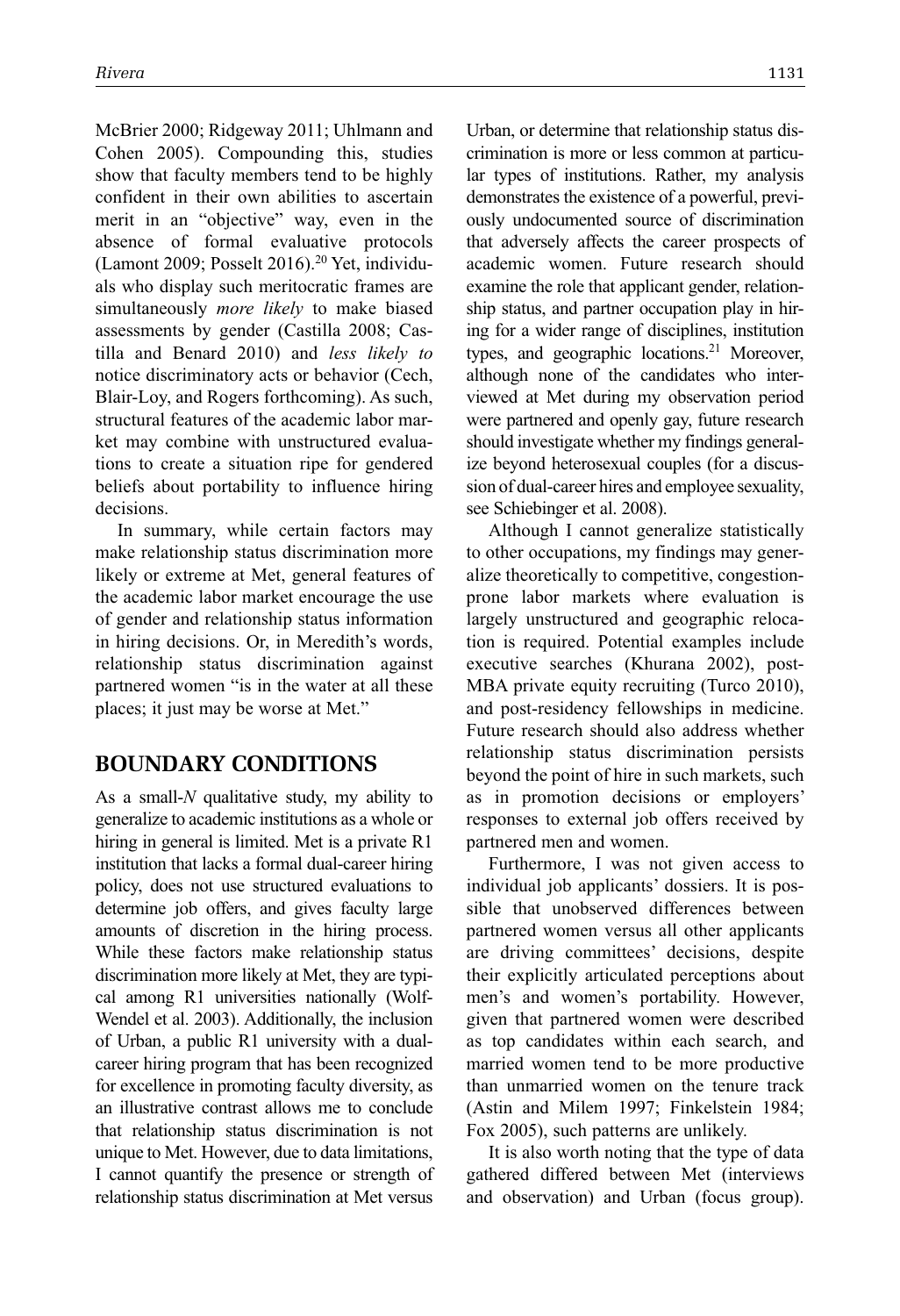Met participants were also interviewed prior to being made aware of my results and then asked to react to my results, whereas Urban participants were aware of the study's focus from the start. Consequently, each group had a different set of conditions and different amount of information.

Finally, it is possible that employers are behaving rationally and simply engaging in a form of statistical discrimination in which partnered women are less likely to accept available job postings. This issue may be especially relevant in academia, where women are more likely than men to have partners who are academics or who otherwise work full-time (Jacobs 2004). One survey found that among already employed dualcareer faculty, women were more likely to report that they would turn down external offers if their partner could not find satisfactory employment (Schiebinger et al. 2008). A deeper look, however, reveals that while women may be more likely than men to consider their partner's career prospects, the numbers who do so are relatively small; the majority of married tenure-line women faculty report that they are *not* constrained geographically by partners when considering job offers (Mason et al. 2005). Even if men and women decline entry-level positions at similar rates, committees may have distorted perceptions of acceptance rates if they cite different reasons for declining jobs. Women might fear backlash for violating feminine prescriptions of communality by prioritizing factors such as salary, research funds, or institutional prestige, and more frequently cite partners or families as reasons for declining jobs. Future research conducted with job applicants should probe these issues more deeply. Regardless, even if partnered women decline tenure-track jobs at a higher rate than men, committees' direct and differential use of relationship status information in hiring violates state and federal laws surrounding marital status and gender discrimination, violates Title IX gender protections, eliminates partnered women who prioritize their own careers, and keeps levels of gender diversity in academia artificially low.

# **Implications**

### *Implications for Research on Gender and Academic Careers*

My findings suggest that applicant relationship status can play an important role in determining whether and which women receive full-time, tenure-track job offers. In addition, the study highlights how the twobody problem in academia, which is often discussed as a product of labor market structures or individual choices, is a gendered phenomenon embedded in cultural stereotypes and organizational practices that can serve as a source of gender inequalities in hiring. Women are more likely than men to partner with academics or professionals. But my results show they are also more likely to be penalized by employers for being part of dual-career couples. Consequently, although many factors contribute to the underrepresentation of women among tenure-track faculty relative to the proportion of female PhDholders, my results suggest that such disparities may be due not only to supply-side factors and a "leaky pipeline" on the candidate side, but also concrete actions by employers that reduce access for partnered female applicants to tenure-track jobs. Given that a large percentage of female PhD-holders are partnered with men who are employed fulltime (Jacobs 2004), such patterns affect a large proportion of the pipeline to tenuretrack roles. In addition to being a source of gender inequality in careers, the types of informal organizational practices documented here, which bias hiring toward men and single women, may be one factor contributing to a national trend in which female tenure-track faculty are significantly less likely to be married than are male tenure-track faculty (Mason and Goulden 2004; Perna 2006).

### *Implications for Research on Labor Market Inequalities*

Discrimination based on gender or parental status has received a good deal of contemporary scholarly attention, but far less has been written on how employers use information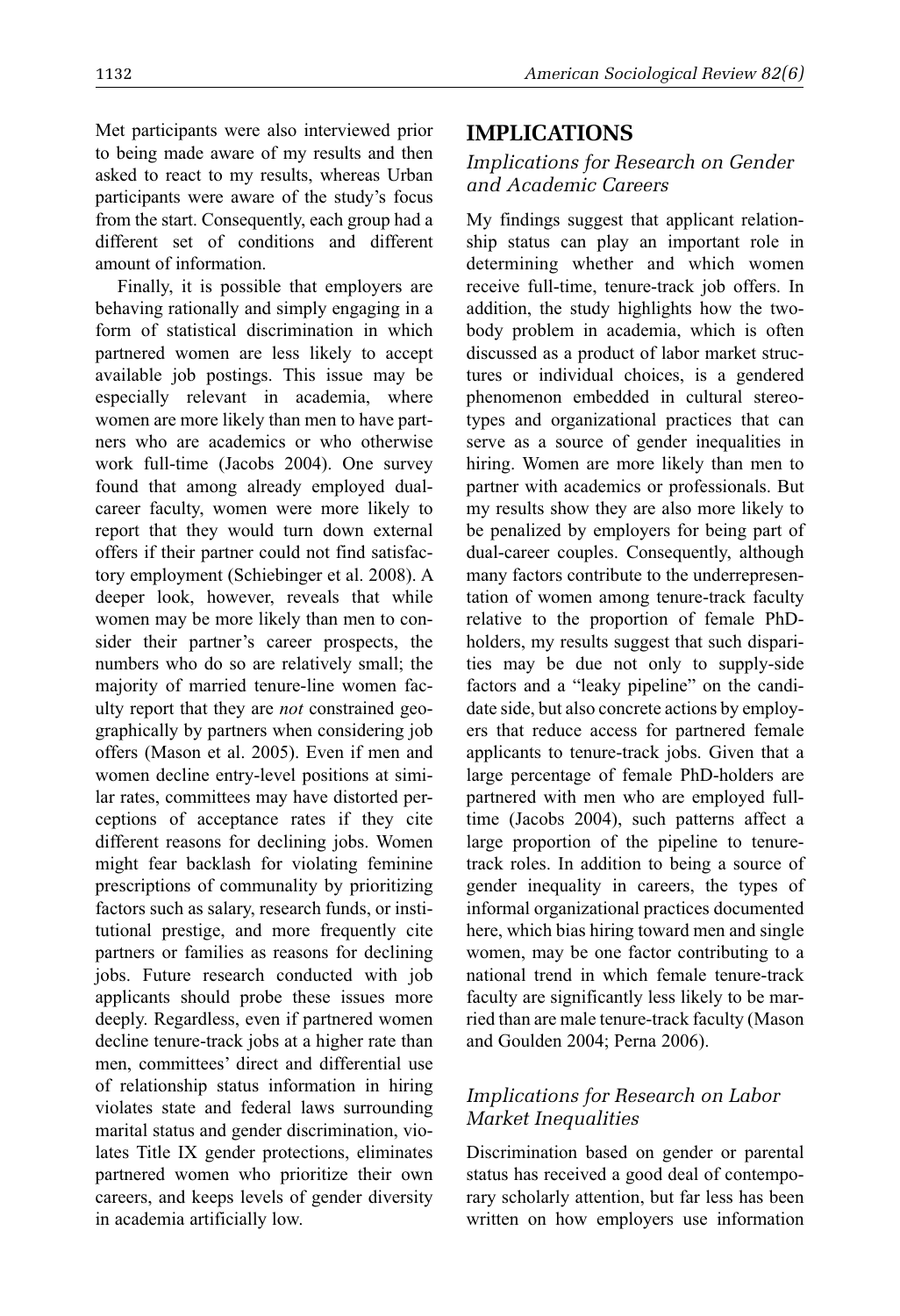about applicants' relationship status. Stories of women having to hide wedding rings or being denied work explicitly because of a male spouse are often assumed to be artifacts of a bygone era. However, my results highlight the enduring importance of relationship status in contributing to gender inequalities in labor markets. Despite regulations in many states—including where this research took place—prohibiting marital status discrimination, the hiring committees I observed used information about female applicants' relationship status when making decisions; committees rarely sought equivalent information about males and rarely used it to exclude them. Not only did committees seek out and use such legally suspect information about women, they held a widespread perception, best illustrated by Tomas, that relationship status information is legitimate and job-relevant, given that accepting the job would mean a geographic move for most applicants.

As such, my findings illuminate gendered assumptions about romantic relationships that influence hiring decisions. They also contribute to sociological understandings of gender stereotypes of commitment. Prior scholars have shown that employers perceive new and expectant mothers as less devoted to paid work than men (Blair-Loy 2003; Correll et al. 2007; Ecklund and Lincoln 2016; Stone 2007; Williams 2001, 2005). Yet, my findings reveal that *even in the absence of children*, employers view women as prioritizing male partners' careers over their own; the mere presence of a male partner in a high-status occupation was sufficient to trigger assumptions that men's jobs are primary (Potucheck 1997). In addition, while most work on the topic focuses on perceptions of women's decreased time and effort dedicated to jobs, I found that employers also perceive partnered women as less movable and less likely to *accept* jobs than partnered men.

Interestingly, as illustrated by the cases of Anna (humanities) and Esther (social science), information about movability provided directly by applicants was mistrusted. Instead, committees made work-family calculations and decisions on behalf of female job applicants—regardless of their stated or unstated preferences—in a manner that prioritized male partners' careers. My results thus suggest that, at least in highly competitive, congestion-prone, and geographically mobile labor markets, marital career penalties women face may be due not only to self-selection out of highly paid, prestigious tracks but also active discrimination by employers.

The cases documented here illustrate a broader form of gender inequality that I term *organizational paternalism*, in which organizational gatekeepers make career decisions on behalf of workers in a way that encourages conformity to traditional gendered expectations and artificially constrains women's careers. The search committees in my study solved the two-body problem for women by eliminating the problem for them, but they let men solve it for themselves. Using women's relationship status as a justification for keeping women out of desirable tenure-track jobs is only one instance of organizational paternalism. Others include declining to interview, hire, or promote a pregnant woman or new mother out of concerns for the welfare of the child or mother (a phenomenon I witnessed in the natural science committee); preemptively "mommy-tracking" women or forcing them to take accommodations or flexible work arrangements they did not request; and denying women (or reserving for men) work- or travel-intensive assignments out of perceived incongruity with traditional family roles (for examples, see Stone 2007; Williams 2001). This subtle but pernicious form of inequality warrants future research.

Finally, my study suggests one potential mechanism behind psychological research on shifting standards, which finds that although women are more likely to be shortlisted for jobs, they are less likely to receive job offers (Biernat and Fuegen 2001; Biernat and Kobrynowicz 1997). Hiring agents may not only apply higher competence standards for women (Foschi et al. 1994) when making final hiring decisions, but they may also hold them to higher commitment standards.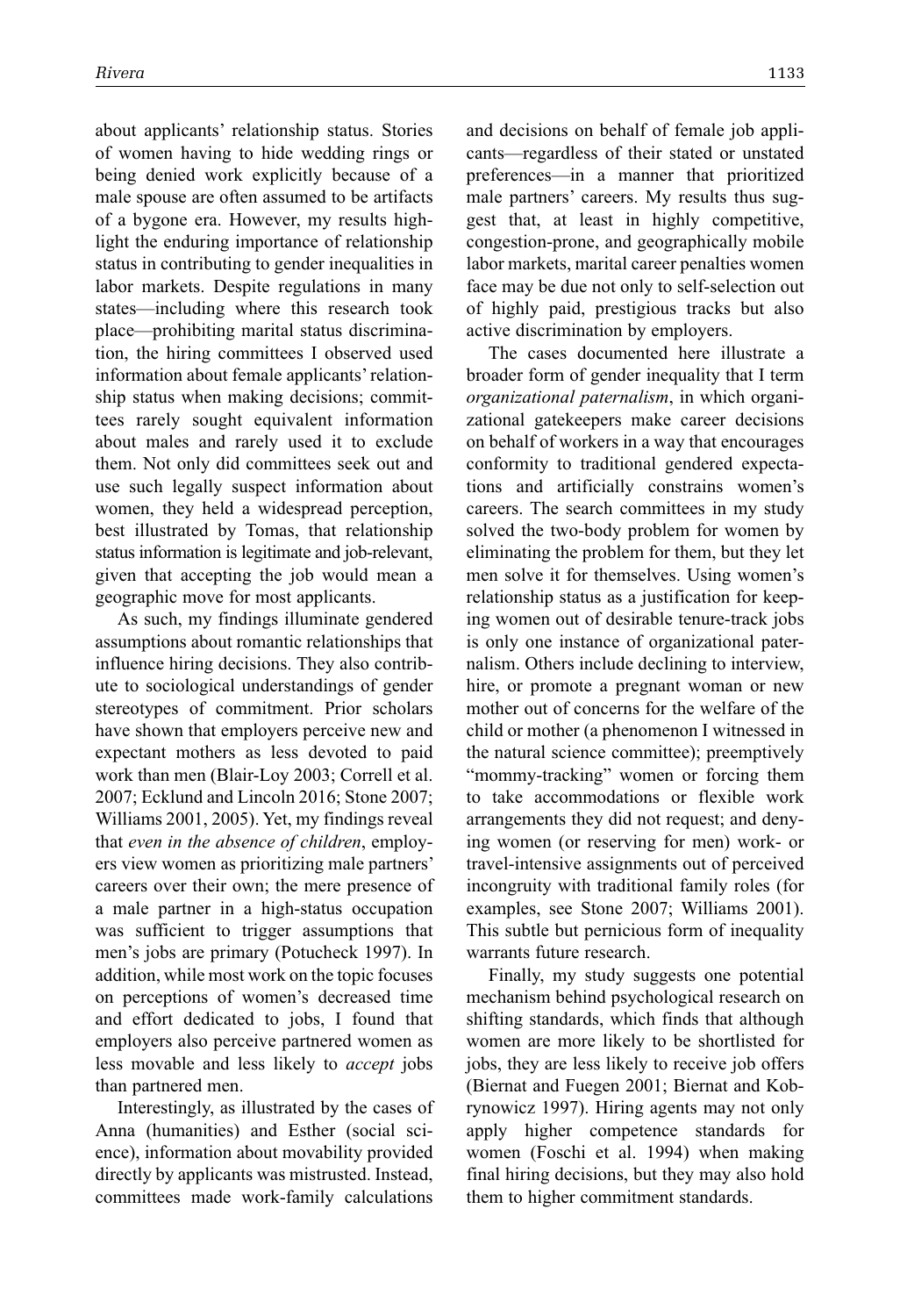# **Conclusion**

Recently, popular narratives about gender inequalities in careers have honed in on choice as a driver of persistent disparities between men and women in landing top jobs (see Stephens and Levine 2011), including in academia (Ceci and Williams 2011). These accounts frequently portray gender disparities as stemming from the culmination of decisions made by women that disadvantage them relative to men. For example, women may choose academic majors and educational paths that are less lucrative, or they may selfselect out of highly paid or prestigious job tracks due to perceived incompatibility with future family plans. Inspired by Sheryl Sandberg's bestseller *Lean In*, a popular component of this narrative involves romantic partner selection. In the book, Sandberg instructs young women to choose their partners wisely, selecting one who will support and enable rather than hinder their careers, and who is willing to share household and childrearing responsibilities. Indeed, research suggests this advice is at least partially warranted, as unsupportive partners can be one factor that pushes women out of fast-track jobs or full-time employment (Ely, Stone, and Ammerman 2014; Stone 2007).

These narratives imply that the onus is on women to find a supportive, flexible partner who is willing to shoulder a significant amount of household and childrearing responsibilities so women can commit themselves fully to work. However, much like other individualistic accounts of gender inequalities in careers, these narratives downplay the role of structural constraints, especially employer bias, in shaping women's careers (Stephens and Levine 2011). Through a qualitative case study of hiring decisions in academia—one type of professional career where the issue of partner selection has received scholarly and media attention—I demonstrate that partner selection shapes women's careers not only through individual choice, but also via active discrimination by employers. Employers in my sample used women's relationship status

and partner occupation when making hiring decisions, hiring only those women perceived to have portable or movable spouses, if any. Even if women do "everything right" according to individualistic narratives of choice pick the correct major, excel in school, pursue desirable and demanding work, and find a supportive, accommodating partner—this may not be enough; hiring committees may still treat them as if their careers are secondary and exclude them from top jobs.

#### **Acknowledgments**

I wish to thank Roberto Fernandez, András Tilcsik, Sarah Thébaud, Chana Teeger, Sharon Koppman, and members of the Economy and Society at Yale workshop for helpful comments on previous drafts.

#### **Notes**

- 1. Williams and Ceci (2015) found an advantage for women in the most male-dominated fields. However, their study suffered from serious methodological flaws (see Williams and Smith 2015).
- 2. Letter writers are also significantly more likely to focus on women's efforts rather than their achievements and significantly less likely to describe women as exceptional (Schmader, Whitehead, and Wysocki 2007).
- 3. For a discussion of variations in fatherhood premiums, see Killewald (2013).
- 4. Most research in this area focuses on marriage. However, given the increased prevalence of other types of long-term, committed romantic arrangements, documented biases are likely not limited to state-recognized marriages. For the sake of simplicity and clarity, I refer to individuals who are engaged in committed, long-term romantic relationships as "partnered."
- 5. Some researchers find substantial marriage penalties for women, whereas others find that women experience marriage premiums, but smaller ones than men's (see Budig and England 2001; Killewald and Gough 2013; Petersen, Penner, and Høgsnes 2014).
- 6. Conversely, in certain contexts, employers may discriminate against single workers (DePaulo and Morris 2006).
- 7. These discussions often focus on whether women should wear rings or disclose during on-campus visits that they have a partner who also needs employment. For examples, see [http://socjobs.proboards](http://socjobs.proboards.com/thread/3023/ok-disclose) [.com/thread/3023/ok-disclose;](http://socjobs.proboards.com/thread/3023/ok-disclose) [http://scienceblogs](http://scienceblogs.com/sciencewoman/2008/08/25/negotiating-the-illegal-questi/) [.com/sciencewoman/2008/08/25/negotiating-the](http://scienceblogs.com/sciencewoman/2008/08/25/negotiating-the-illegal-questi/)[illegal-questi/](http://scienceblogs.com/sciencewoman/2008/08/25/negotiating-the-illegal-questi/); [http://psychjobsearch.wikidot.com/](http://psychjobsearch.wikidot.com/forum/t-586411/wearing-wedding-and-or-engagement-ring-at-interview)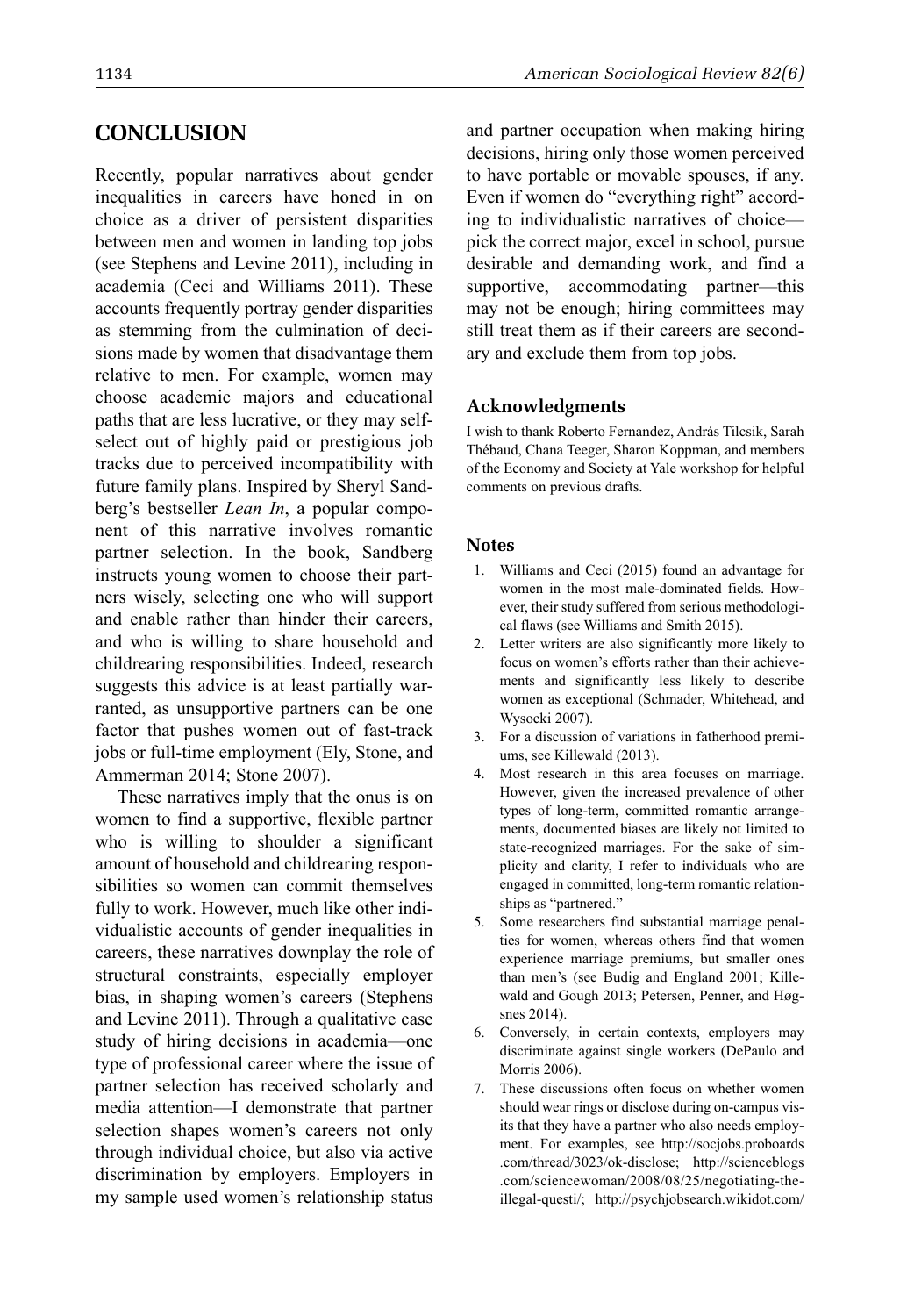[forum/t-586411/wearing-wedding-and-or-engage](http://psychjobsearch.wikidot.com/forum/t-586411/wearing-wedding-and-or-engagement-ring-at-interview)  [ment-ring-at-interview.](http://psychjobsearch.wikidot.com/forum/t-586411/wearing-wedding-and-or-engagement-ring-at-interview)

- Currently, under federal law, only federal employees are protected from marital status discrimination (Civil Service Reform Act 1978). However, 21 states explicitly outlaw discrimination based on marital status in employment. Yet, in any state, employers who only ask applicants of one sex about their marital status could open themselves up to violations of Title VII of the Civil Rights Act *if this information is used* to deny employment. Consequently, human resource professionals regularly counsel employers to avoid asking questions about relationship status before hiring decisions are made because of legal risks. According to the EEOC, preemployment inquiries about marital status, spousal employment, and even a spouse's name "may be regarded as evidence of intent to discriminate," as are questions about pregnancy, number or ages of children, and future childbearing or childcare plans. For more information, see [http://www.eeoc.gov/](http://www.eeoc.gov/laws/practices/inquiries_marital_status.cfm) [laws/practices/inquiries\\_marital\\_status.cfm](http://www.eeoc.gov/laws/practices/inquiries_marital_status.cfm).
- 9. When hiring faculty, departments interact with Met's administration three times before offers are given: to authorize the search, request funding for on-campus interviews, and approve offers. Departments do not report demographic information about candidates they would like to interview or hire. However, they must provide a brief written justification at the point of approval if they are not offering jobs to any women or underrepresented racial minorities.
- 10. I observed only one explicit discussion of evaluative criteria throughout my study. About midway through the humanities committee's short-list meeting, member Clara asked, "Are we just considering caliber of the work or fit?" Peter, the committee chair, replied, "Both, but I think our fundamental obligation is to get the smartest person, that's first."
- 11. In rank order, the next most common criteria were interpersonal skills, research novelty, and research significance. The social science committee also used the number and prestige of other interviews and job offers.
- 12. Tellingly, the parental status of two shortlisted men was mentioned, once in the social science committee and once in the natural science committee. In both cases, the number of children was mentioned, but there was no further discussion, and members quickly changed the topic. In the one case where a woman's parental status was brought up (natural science), issues of a partner and movability were immediately raised: Tomas interjected, "But what about her husband? It's not like she's going to leave her two children."
- 13. Creating a new line was typically reserved for "senior superstar" hires who warranted "full court press." Veronica estimated that each year her office created three or four lectureships and two bridge

positions (whereby a department makes a nonbinding agreement to hire a partner once a current member leaves instead of searching anew) for junior and senior hires combined, as well as approximately one permanent line every other year for a senior star. She reported contacting nearby universities to investigate the possibility of tenure-track positions elsewhere, but she had little success. Met participated in a consortium of local universities that hosted an online repository for academic and nonacademic job listings with the goal of minimizing the two-body problem, but as Veronica noted, "There's almost never anything on there of use."

- 14. However, as a wealthy university, Met has ample financial resources and spends sizeable sums on other aspects of recruitment, such as unlimited numbers of fly outs and start-up packages in the natural sciences that can exceed six figures.
- 15. Loss aversion also increases when people are publicly identified with projects, which search committees are (Kahneman 2011).
- 16. According to a national study of dual-career hiring practices, giving such discretion to departments is commonplace and is considered best practice (Wolf-Wendel et al. 2003).
- 17. See note 8.
- 18. Two members of the group admitted that they personally have asked job applicants about their relationship status during fly outs, but said they did so for recruitment purposes (e.g., to be able to "sell" a candidate on the university).
- 19. Indeed, Nobel-Prize-winning economist Alvin Roth has called ascertaining a candidate's true commitment to a university the biggest inefficiency of academic labor markets (National Public Radio 2017).
- 20. This may be because quality evaluations are a central part of academics' everyday lives, in the form of peer review, doctoral student feedback, and grading.
- 21. For example, at universities with limited numbers of fly outs or total offers, relationship status discrimination may take place earlier in the hiring process. This could also happen in senior hiring, where information about partners may be more widely known via networks. However, in geographically isolated universities, having an academic partner may be interpreted favorably due to limited nonacademic job options nearby. Indeed, dual-career hiring programs are more common outside major metropolitan areas (Wolf-Wendel et al. 2003). At these universities, there may be discrimination against single applicants (DePaulo and Morris 2006), if faculty perceive the local dating market to be limited.

#### **References**

Acker, Joan. 1990. "Hierarchies, Jobs, Bodies: A Theory of Gendered Organizations." *Gender and Society* 4(2):139–58.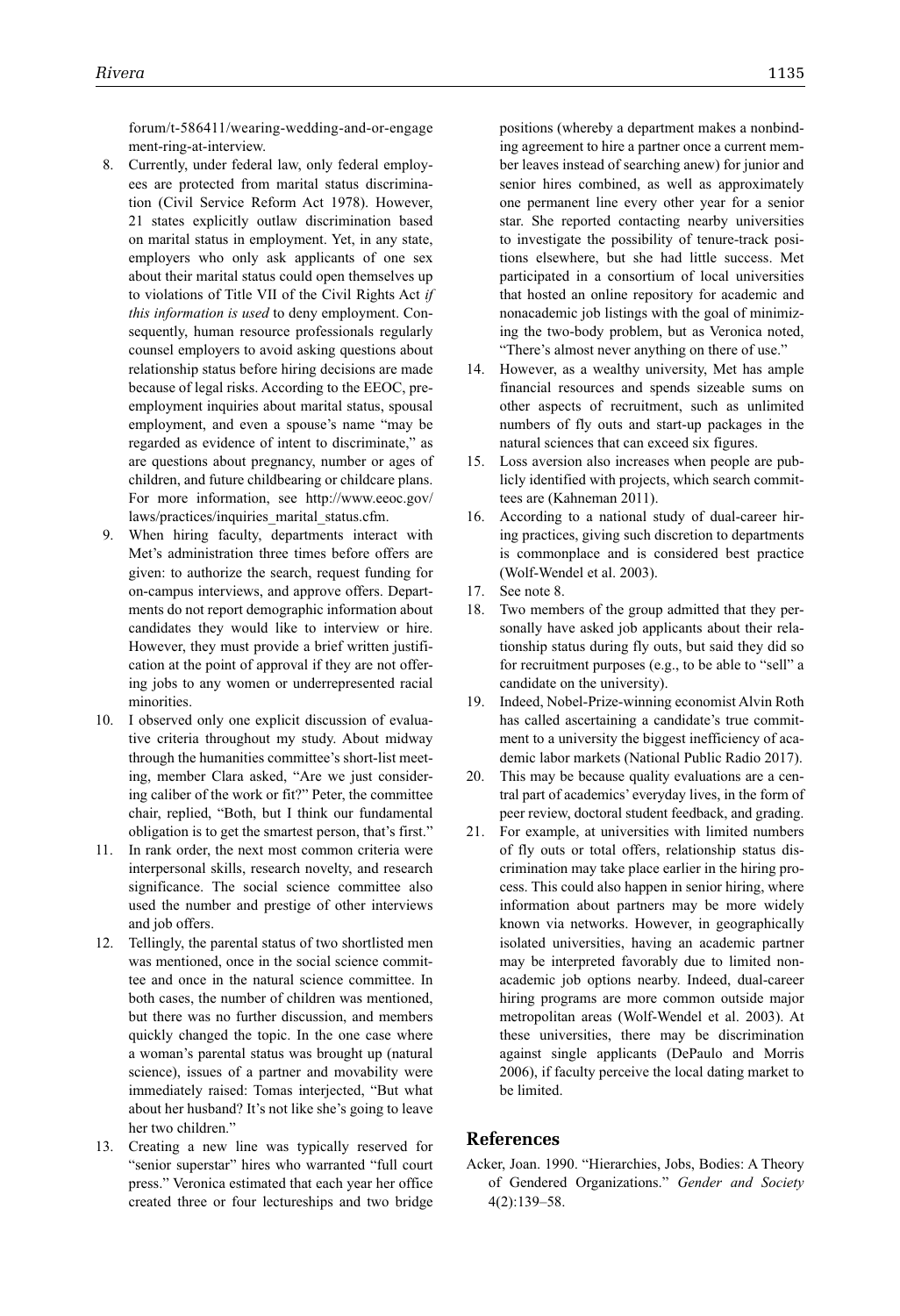- Aguirre, Adalberto, Jr. 2000. *Women and Minority Faculty in the Academic Workplace*. San Francisco, CA: Jossey-Bass.
- American Association of University Professors. 2015. "Busting the Myths: The Annual Report on the Economic Status of the Profession 2014–15." *Academe* March/April:4–19.
- Anderson, Deborah J., Melissa Binder, and Kate Krause. 2002. "The Motherhood Wage Penalty: Which Mothers Pay It and Why?" *American Economic Review* 92(2):354–58.
- Astin, Helen S., and Jeffrey F. Milem. 1997. "The Status of Academic Couples in U.S. Institutions." Pp. 128–55 in *Academic Couples: Problems and Promises*, edited by M. A. Ferber and J. W. Loeb. Urbana: University of Illinois Press.
- Bailyn, Lotte. 2003. "Academic Careers and Gender Equity: Lessons Learned from MIT." *Gender, Work and Organization* 10(2):137–53.
- Barbezat, Debra A., and James H. Hughes. 2006. "Salary Structure Effects and the Gender Pay Gap in Academia." *Research in Higher Education* 46(6):621–40.
- Berger, Joseph, M. Hamit Fişek, Robert Z. Norman, and Morris Zelditch Jr. 1977. *Status Characteristics and Social Interaction: An Expectation States Approach*. New York: Elsevier.
- Biernat, Monica, and Kathleen Fuegen. 2001. "Shifting Standards and the Evaluation of Competence: Complexity in Gender-Based Judgment and Decision Making." *Journal of Social Issues* 57(4):707–724.
- Biernat, Monica, and Diane Kobrynowicz. 1997. "Gender- and Race-Based Standards of Competence: Lower Minimum Standards but Higher Ability Standards for Devalued Groups." *Journal of Personality and Social Psychology* 72(2):544–57.
- Blair-Loy, Mary. 2003. *Competing Devotions: Career and Family among Women Executives*. Cambridge, MA: Harvard University Press.
- Budig, Michelle J., and Paula England. 2001. "The Wage Penalty for Motherhood." *American Sociological Review* 66(2):204–225.
- Bureau of Labor Statistics. 2016. *American Time Use Survey*. Washington, DC: U.S. Department of Labor Statistics.
- Castilla, Emilio J. 2008. "Gender, Race, and Meritocracy in Organizational Careers." *American Journal of Sociology* 113(6):1479–1526.
- Castilla, Emilio J., and Stephen Benard. 2010. "The Paradox of Meritocracy in Organizations." *Administrative Science Quarterly* 55:543–76.
- Cech, Erin, Mary Blair-Loy, and Laura Rogers. Forthcoming. "Recognizing Chilliness: How Schemas of Inequality Shape Views of Culture and Climate in Work Environments." *American Journal of Cultural Sociology*.
- Ceci, Stephen J., and Wendy M. Williams. 2011. "Understanding Current Causes of Women's Underrepresentation in Science." *Proceedings of the National Academy of Sciences* 108(8):3157–62.
- Charmaz, Kathy. 2001. "Grounded Theory." Pp. 335– 52 in *Contemporary Field Research: Perspectives and Formulations*, edited by R. Emerson. Prospect Heights, IL: Waveland.
- Correll, Shelley J., Stephen Benard, and In Paik. 2007. "Getting a Job: Is There a Motherhood Penalty?" *American Journal of Sociology* 112(5):1297–1339.
- Cuddy, Amy J. C., Susan T. Fiske, and Peter Glick. 2008. "Warmth and Competence as Universal Dimensions of Social Perception: The Stereotype Content Model and the Bias Map." *Advances in Experimental Social Psychology* 40:61–149.
- DePaulo, Bella M., and Wendy L. Morris. 2006. "The Unrecognized Stereotyping and Discrimination against Singles." *Current Directions in Psychological Science* 15(5):251–54.
- Dovidio, John F., and Samuel Gaertner. 2000. "Aversive Racism and Selection Decisions: 1989 and 1999." *Psychological Science* 11(4):315–19.
- Eagly, Alice H., and Linda L. Carli. 2007. *Through the Labyrinth: The Truth about How Women Become Leaders*. Boston: Harvard Business School Press.
- Eagly, Alice H., and Steven J. Karau. 2002. "Role Congruity Theory of Prejudice toward Female Leaders." *Psychological Review* 109(3):573–98.
- Ecklund, Elaine Howard, and Anne E. Lincoln. 2016. *Failing Families, Failing Science: Work-Family Conflict in Academic Science*. New York: NYU Press.
- Eckstein, Harry. 1975. "Case Study and Theory in Political Science." Pp. 79–137 in *Handbook of Political Science,* edited by I. Greenstein and N. W. Polsby. Reading, MA: Addison-Wesley.
- Ellemers, Naomi, Henriette van den Heuvel, Dick de Gilder, Anne Maass, and Alessandra Bonvini. 2004. "The Underrepresentation of Women in Science: Differential Commitment or the Queen Bee Syndrome?" *British Journal of Social Psychology* 43(3):315–38.
- Ely, Robin J., Pamela Stone, and Colleen Ammerman. 2014. "Rethink What You 'Know' about High-Achieving Women." *Harvard Business Review* 92(12):101–109.
- Finkelstein, Martin J. 1984. "The Status of Academic Women: An Assessment of Five Competing Explanations." *Review of Higher Education* 7(3):223–46.
- Fiske, Susan T., Amy J. C. Cuddy, Peter Glick, and Jun Xu. 2002. "A Model of (Often Mixed) Stereotype Content: Competence and Warmth Respectively Follow from Perceived Status and Competition." *Journal of Personality and Social Psychology* 82(6):878–92.
- Foschi, Martha, Larissa Lai, and Kirsten Sigerson. 1994. "Gender and Double Standards in the Assessment of Job Applicants." *Social Psychology Quarterly* 54(4):326–39.
- Fox, Mary Frank. 2005. "Gender, Family Characteristics, and Publication Productivity among Scientists." *Social Studies of Science* 35(1):131–50.
- Glaser, Barney G., and Anselm L. Strauss. 1967. *The Discovery of Grounded Theory*. Hawthorne, NY: Aldine de Gruyter.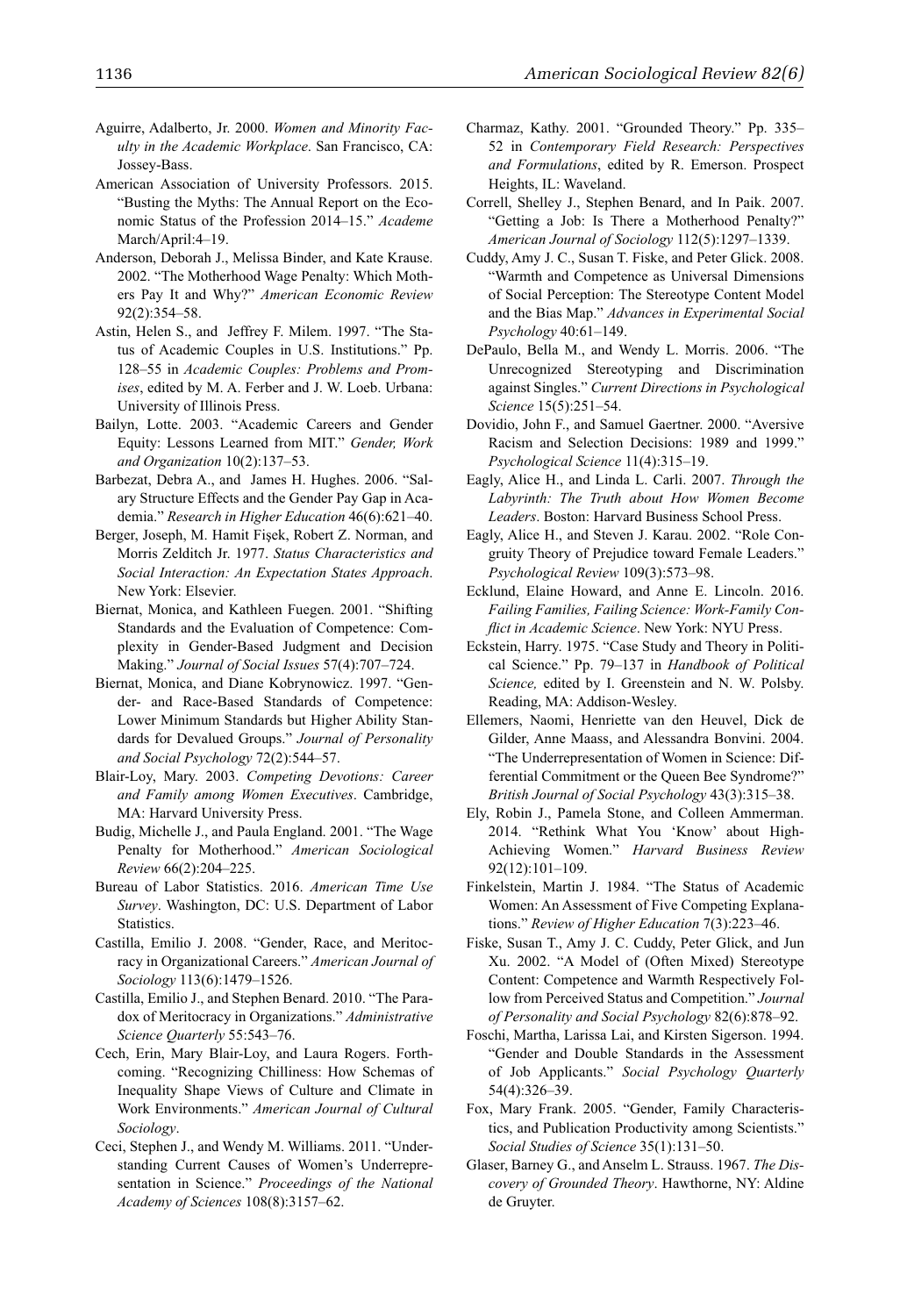- Halpert, Jane A., Midge L. Wilson, and Julia L. Hickman. 1993. "Pregnancy as a Source of Bias in Performance Appraisals." *Journal of Organizational Behavior* 14(7):649–63.
- Heilman, Madeline E. 2001. "Description and Prescription: How Gender Stereotypes Prevent Women's Ascent up the Organizational Ladder." *Journal of Social Issues* 57(4):657–74.
- Ibarra, Herminia, Robin J. Ely, and Deborah M. Kolb. 2013. "Women Rising: The Unseen Barriers." *Harvard Business Review* 91(9):60–66.
- Jacobs, Jerry A. 2004. "The Faculty Time Divide." *Sociological Forum* 9(1):3–27.
- Jacobs, Jerry A, and Sarah E. Winslow. 2004. "Overworked Faculty: Jobs, Stresses, and Family Divides." *Annals of the American Academy of Political and Social Science* 596:104–129.
- Kahneman, Daniel. 2011. *Thinking Fast and Slow*. New York: Farrar, Straus, and Giroux.
- Kalev, Alexandra, Frank Dobbin, and Erin Kelly. 2006. "Best Practices or Best Guesses? Diversity Management and the Remediation of Inequality." *American Sociological Review* 71(4):589–617.
- Kanter, Rosabeth Moss. 1977. *Men and Women of the Corporation*. New York: Basic Books.
- Khurana, Rakesh. 2002. *Searching for a Corporate Savior: The Irrational Quest for Charismatic CEOs*. Princeton, NJ: Princeton University Press.
- Killewald, Alexandra. 2013. "A Reconsideration of the Fatherhood Premium: Marriage, Residence, Biology, and the Wages of Fathers." *American Sociological Review* 78(1):96–116.
- Killewald, Alexandra, and Margaret Gough. 2013. "Does Specialization Explain Marriage and Parenthood Penalties and Premiums?" *American Sociological Review* 78(3):477–502.
- Lamont, Michèle. 2009. *How Professors Think: Inside the Curious World of Academic Judgment*. Cambridge, MA: Harvard University Press.
- Lofland, John, and Lyn H. Lofland.1995. *Analyzing Social Settings: A Guide to Qualitative Observation and Analysis*. Belmont, CA: Wadsworth Publishing Company.
- Madera, Juan M., Michelle R. Hebl, and Randi C. Martin. 2009. "Gender and Letters of Recommendation for Academia: Agentic and Communal Differences." *Journal of Applied Psychology* 94(6):1591–99.
- Mason, Mary Ann, and Marc Goulden. 2004. "Marriage and Baby Blues: Redefining Gender Equity in the Academy." *Annals of the American Academy of Political and Social Science* 596:86–103.
- Mason, Mary Ann, Marc Goulden, and Karie Frasch. 2009. "Why Graduate Students Reject the Fast Track." *Academe* 95(1):11–16.
- Mason, Mary Ann, Angelica Stacy, Marc Goulden, Carol Hoffman, and Karie Frasch. 2005. *University of California Faculty Family Friendly Edge: An Initiative for Tenure-Track Faculty at the University of California*. Berkeley: University of California. Retrieved October 2, 2017 (https://

ucfamilyedge.berkeley.edu/sites/default/files/ucfamilyedge.pdf).

- Miles, Matthew B., and A. Michael Huberman. 1994. *Qualitative Data Analysis: An Expanded Sourcebook*, 2nd ed. Thousand Oaks, CA: Sage.
- Moss-Racusin, Corinne A., John F. Dovidio, Victoria L. Brescoll, Mark J. Graham, and Jo Handelsman. 2012. "Science Faculty's Subtle Gender Biases Favor Male Students." *Proceedings of the National Academy of Sciences* 109(41):16474–79.
- National Public Radio. 2017. "Speed Dating for Economists." Audio blog post, Planet Money.
- National Science Board. 2012. "Science and Engineering Indicators." Washington, DC: National Science Foundation. Retrieved April 4, 2016 (http://www.nsf.gov/ statistics/seind12/c0/c0i.htm).
- Neckerman, Kathryn M., and Joleen Kirschenman. 1991. "Hiring Strategies, Racial Bias, and Inner City Workers." *Social Problems* 38(4):433–47.
- Niederle, Muriel, and Alvin Roth. 2009. "The Effects of a Central Clearinghouse on Job Placement, Wages, and Hiring Practices." Pp. 273–306 in *Studies in Labor Market Intermediation*, edited by D. H. Autor. Chicago: University of Chicago Press.
- Pager, Devah, and Lincoln Quillian. 2005. "Walking the Talk? What Employers Say Versus What They Do." *American Sociological Review* 70(3):355–80.
- Perna, Laura W. 2006. "Sex Differences in Faculty Tenure and Promotion: The Contribution of Family Ties." *Research in Higher Education* 46(3):277–30.
- Petersen, Trond, Andrew M. Penner, and Geir Høgsnes. 2014. "From Motherhood Penalties to Husband Premia: The New Challenge for Gender Equality and Family Policy, Lessons from Norway." *American Journal of Sociology* 119(5):1434–72.
- Pew Charitable Trusts. 2015. *Raising Kids and Running a Household: How Working Parents Share the Load*. Washington, DC: Pew Charitable Trusts.
- Posselt, Julie R. 2016. *Inside Graduate Admissions: Merit, Diversity, and Faculty Gatekeeping*. Cambridge, MA: Harvard University Press.
- Potucheck, Jean L. 1997. *Who Supports the Family? Gender and Breadwinning in Dual-Earner Marriages*. Stanford, CA: Stanford University Press.
- Reskin, Barbara E., and Debra Branch McBrier. 2000. "Why Not Ascription? Organizations' Employment of Male and Female Managers." *American Sociological Review* 65(2):210–33.
- Ridgeway, Cecilia L. 2011. *Framed by Gender: How Gender Inequality Persists in the Modern World*. New York: Oxford University Press.
- Ridgeway, Cecilia L., and Shelley J. Correll. 2004. "Motherhood as a Status Characteristic." *Journal of Social Issues* 60(4):683–700.
- Rivera, Lauren A. 2012. "Hiring as Cultural Matching: The Case of Elite Professional Service Firms." *American Sociological Review* 77(6):999–1022.
- Rivera, Lauren A. 2015. *Pedigree: How Elite Students Get Elite Jobs*. Princeton, NJ: Princeton University Press.